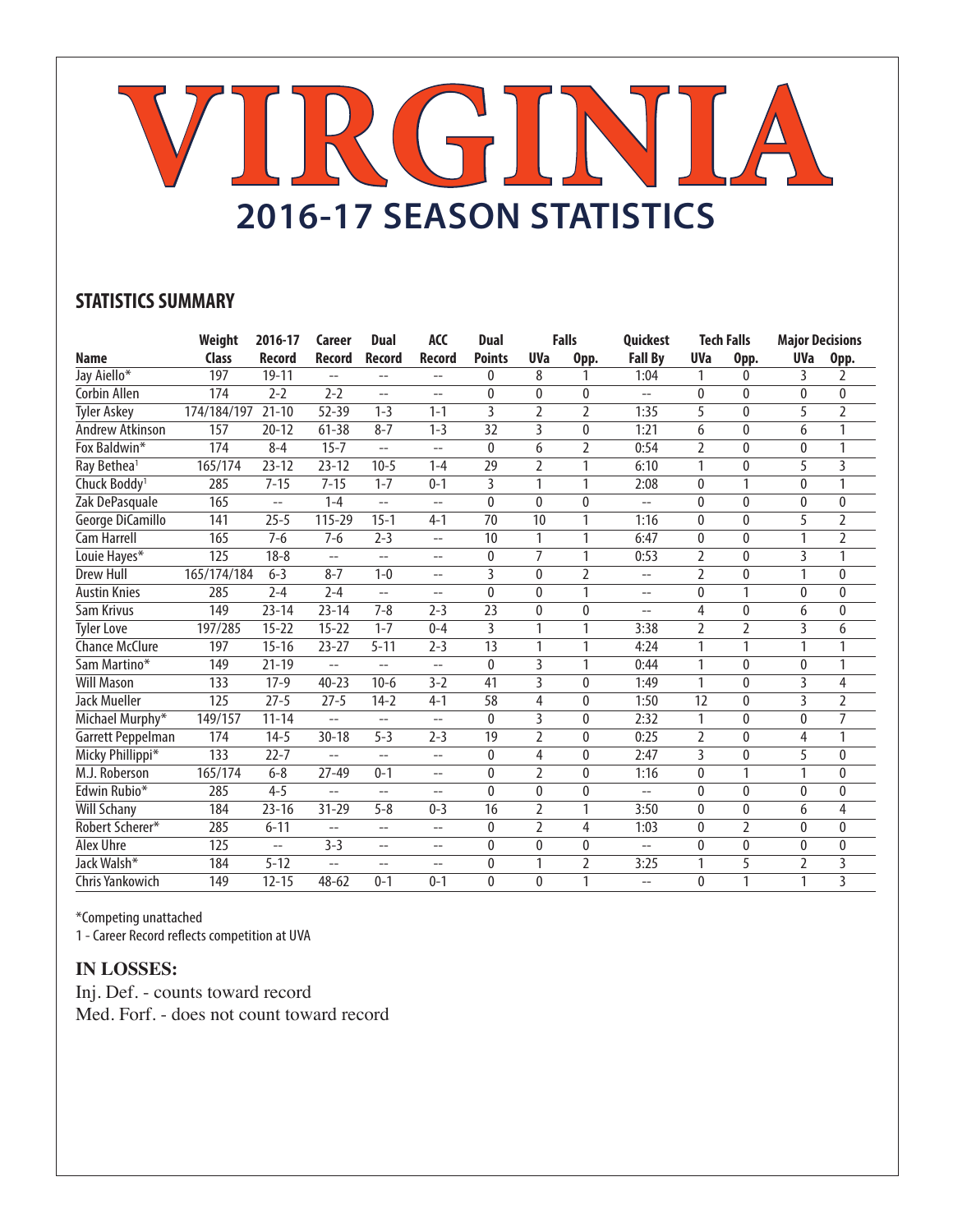## **2016-17 TEAM RESULTS**

### **Dual Record: 10-6, ACC Record: 2-3**

| <b>DATE</b>    | <b>OPPONENT</b>                                            | <b>RESULT</b> |
|----------------|------------------------------------------------------------|---------------|
| Nov. 6         |                                                            |               |
| <b>Nov. 11</b> |                                                            |               |
| Nov. 13        |                                                            |               |
| <b>Nov. 20</b> |                                                            |               |
|                |                                                            |               |
|                |                                                            |               |
| Nov. 27        |                                                            |               |
| Dec. 2         |                                                            |               |
| Dec. 4         |                                                            |               |
| Dec. 21        |                                                            |               |
| Jan. 1-2       |                                                            |               |
| Jan. 13-14     | at Virginia Duels                                          |               |
|                |                                                            |               |
|                |                                                            |               |
|                |                                                            |               |
|                |                                                            |               |
| Jan. 22        |                                                            |               |
| Jan. 29        | No. 7 NORTH CAROLINA STATE* L, 10-23                       |               |
| Feb. 4         |                                                            |               |
| Feb. 5         |                                                            |               |
| <b>Feb. 12</b> |                                                            |               |
| Feb. 19        |                                                            |               |
| Feb. 26        |                                                            |               |
| March 4        |                                                            |               |
| March 16-18    |                                                            |               |
|                | *ACC duals; all home matches in CAPS at Memorial Gymnasium |               |

# **2016-17 INDIVIDUAL RESULTS**

#### **JAY AIELLO • Freshman • 197 • Record: 19-11**

|     | <u> EXISTENT FRESHINGHET 127 - NECULUI 12-TT</u> |               |            |                     |
|-----|--------------------------------------------------|---------------|------------|---------------------|
|     | Wt. Opponent (School)                            | <b>Result</b> | Score/Time | <b>Overall/Dual</b> |
|     | 11/6 - Clarion Open                              |               |            |                     |
|     | 197 J. Parker (Pitt)                             | W             | Fall, 4:33 | $1 - 0/0 - 0$       |
| 197 | T. Love (UVA)                                    | W             | Dec., 5-3  | $2 - 0/0 - 0$       |
| 197 | S. Suuglio (Kent State)                          | L             | Fall, 6:15 | $2 - 1/0 - 0$       |
| 197 | D. Phipps (Bucknell)                             | W             | Dec., 4-6  | $3 - 1/0 - 0$       |
|     | 197 T. Love                                      | L             | MD, 14-6   | $3 - 2/0 - 0$       |
|     | 11/20 - Wolfpack Open                            |               |            |                     |
|     | 197 T. Evers (St. Andrews)                       | W             | Fall, 1:04 | $4 - 2/0 - 0$       |
| 197 | T. Henderson (Gardner-Webb)                      | W             | TF, 16-1   | $5 - 2/0 - 0$       |
| 197 | R. Robertson (Wisconsin)                         | L             | Dec., 8-1  | $5 - 3/0 - 0$       |
|     | 11/27 - Mat Town Open                            |               |            |                     |
| 197 | J. Potts (Kurtztown)                             | W             | MD, 15-2   | $6 - 3/0 - 0$       |
| 197 | Edgar Ruano (Clarion)                            | W             | Fall, 6:16 | $7 - 3/0 - 0$       |
| 197 | Tristan Sponseller (Lock Haven)                  | L             | Dec., 13-6 | $7 - 4/0 - 0$       |
| 197 | Phillip Robilotto (Franklin & Marshall)          | L             | Dec., 11-6 | $7 - 5/0 - 0$       |
|     | 12/4 - Cyclone Open                              |               |            |                     |
| 197 | Dymere Rappa (Camden CC)                         | L             | Dec., 10-8 | $7 - 6/0 - 0$       |
| 197 | Austin Jacque (Williamson Free School)           | W             | Fall, 5:41 | $8-6/0-0$           |
| 197 | Cedrick Stephens (Nassau CC)                     | W             | Fall, 3:02 | $9 - 6/0 - 0$       |
| 197 | Jerold Goodman (Centenary NJ)                    | W             | Fall, 5:47 | $10-6/0-0$          |
| 197 | Austin Jacque (Williamson Free School)           | W             | Fall, 5:41 | $11-6/0-0$          |
|     | 12/17 - Cleveland State Open                     |               |            |                     |
| 197 | Drew Barrett (Gardner-Webb)                      | W             | Fall, 2:29 | $12 - 6/0 - 0$      |
| 197 | Owen Scott (Unattached)                          | L             | Dec., 7-3  | $12 - 7/0 - 0$      |
| 197 | Demazio Samuel (App. State)                      | W             | Dec., 2-0  | $13 - 7/0 - 0$      |
| 197 | Drew Barrett (Gardner-Webb)                      | W             | Dec., 6-5  | $14 - 7/0 - 0$      |
| 197 | Collin Kelly (Cleveland State)                   | W             | MD, 14-2   | $15 - 7/0 - 0$      |
|     |                                                  |               |            |                     |

#### **1/1-2 – at Southern Scuffle**

| 197 | No. 16 Frank Mattiace (Penn)                  | L      | MD, 18-5            | $15 - 8/0 - 0$      |
|-----|-----------------------------------------------|--------|---------------------|---------------------|
| 197 | Peyton Mills (Gardner-Webb)                   | W      | MD, 11-2            | $16 - 8/0 - 0$      |
| 197 | Tanner Orndorff (Utah Valley)                 | L      | Dec., 11-9          | $16 - 9/0 - 0$      |
|     | 2/26 - National Collegiate Open               |        |                     |                     |
| 197 | Jeremiah Imonde (Army)                        | W      | Dec., 8-2           | $17 - 9/0 - 0$      |
| 197 | Terrell Fields (Clarion)                      | W      | Dec., 6-2           | $18-9/0-0$          |
| 197 | Ben Darmstadt (Unattached)                    | L      | Dec., 6-0           | $18 - 10/0 - 0$     |
| 197 | Drew Phipps (Bucknell)                        | W      | Dec., 8-3           | $19-10/0-0$         |
| 197 | Kevin Mulligan (Rutgers)                      | L      | Dec., 9-4           | $19 - 11/0 - 0$     |
|     | CORBIN ALLEN • R-Freshman • 174 • Record: 2-2 |        |                     |                     |
|     | Wt. Opponent (School)                         | Result | Score/Time          | <b>Overall/Dual</b> |
|     | 11/6 - Clarion Open                           |        |                     |                     |
|     | 174 R. Bernot (Lock Haven)                    | W      | Dec., 6-0           | $1 - 0/0 - 0$       |
|     | 174 T. Wood (Lock Haven)                      | L      | Dec., 6-3           | $1 - 1/0 - 0$       |
| 174 | N. Stephani (Bucknell)                        | W      | Dec., 4-1           | $2 - 1/0 - 0$       |
|     | 174 F. Bisono (Penn State)                    | L      | Inj. Default (2:29) | $2 - 2/0 - 0$       |

#### **TYLER ASKEY • R-Junior • 174/197 • Record: 21-10**

| Wt. Opponent (School)               | <b>Result</b> | Score/Time      | <b>Overall/Dual</b> |
|-------------------------------------|---------------|-----------------|---------------------|
| 11/6 - Clarion Open                 |               |                 |                     |
| 174 N. Claar (Pitt-Johnstown)       | W             | TF, 20-4 (5:21) | $1 - 0/0 - 0$       |
| 174 G. Caprio (Lock Haven)          | W             | Fall, 1:36      | $2 - 0/0 - 0$       |
| 174 D. Barreiro (Kent State)        | W             | TF, 17-0 (5:55) | $3 - 0/0 - 0$       |
| 174 J. Blankenship (Pitt-Johnstown) | W             | Med. Forf.      | $4 - 0/0 - 0$       |
| 174 J. James (Kent State)           | L             | Dec., 5-4       | $4 - 1/0 - 0$       |
| 11/11 - at No. 11 Michigan          |               |                 |                     |
| 174 M. Amine (Michigan)             | L             | MD, 13-4        | $4 - 2/0 - 1$       |
| 11/13 - at No. 17 Central Michigan  |               |                 |                     |
| 174 C.J. Brucki (CMU)               | L             | Dec., 6-0       | $4 - 3/0 - 2$       |
| 12/17 - Cleveland State Open        |               |                 |                     |
| 197 A.J. Jones (Kent State)         | W             | TF, 16-0 (3:48) | $5 - 3/0 - 2$       |
| 197 Trey Hartsock (Lock Haven)      | W             | Fall, 1:35      | $6 - 3/0 - 2$       |
| 197 Owen Scott (Unattached)         | L             | Dec., 6-0       | $6 - 4/0 - 2$       |
| 197 Ayoola Olapo (Michigan)         | W             | Dec., 6-2       | $7 - 4/0 - 2$       |
| 1/7 - Franklin & Marshall Open      |               |                 |                     |
| 184 Greg Bulsak (Clarion)           | L             | Fall, 2:05      | $7 - 5/0 - 2$       |
| 184 Brooks Wilding (Virginia Tech)  | W             | MD, 13-3        | $8 - 5/0 - 2$       |
| 184 Cory Damiana (Hofstra)          | W             | Dec., 13-9      | $9 - 5/0 - 2$       |
| 184 Brian Brill (Penn State)        | W             | MD, 14-6        | $10 - 5/0 - 2$      |
| 184 Kyle Gentile (Lehigh)           | W             | МF              | $11 - 5/0 - 2$      |
| 184 Gregg Harvey (Pitt)             | W             | TF, 15-0 (5:11) | $12 - 5/0 - 2$      |
| 184 Drew Phipps (Bucknell)          | W             | Dec., 4-3       | $13 - 5/0 - 2$      |
| 184 Greg Bulsak (Clarion)           | L             | Fall, 3:00      | $13 - 6/0 - 2$      |
| 1/28 - Appalachian Open             |               |                 |                     |
| 184 Matthew Olauson (Campbell)      | W             | TF, 18-2 (3:35) | $14 - 6/0 - 2$      |
| 184 Taylor Jackson (App. State)     | W             | Dec., 6-1       | $15 - 6/0 - 2$      |
| 184 Nicky Hall (NCSU)               | W             | Dec., 6-3       | $16 - 6/0 - 2$      |
| 184 Dominc Lampe (Chattanooga)      | W             | Dec., 5-3       | $17 - 6/0 - 2$      |
| 2/4 - at No. 25 North Carolina      |               |                 |                     |
| 184 Anderson Pope (UNC)             | W             | Dec., 6-2       | $18-6/1-2$          |
| $2/5 - at Duke$                     |               |                 |                     |
| 184 Alec Schenk (Duke)              | L             | Dec., 7-1       | $18 - 7/1 - 3$      |
| 2/26 - National Collegiate Open     |               |                 |                     |
| 174 Carlin Powell (Princeton)       | W             | MD, 15-3        | $19 - 7/1 - 3$      |
| 174 Terrell Forbes (Old Dominion)   | W             | MD, 12-4        | $20 - 7/1 - 3$      |
| 174 Abner Romero (Old Dominion)     | W             | MD, 9-0         | $21 - 7/1 - 3$      |
| 174 Noah Stewart (Army)             | L             | MD, 11-1        | $21 - 8/1 - 3$      |
| 3/4 - at ACC CHAMPIONSHIPS          |               |                 |                     |
| 174<br>Nick Reenan (NCSU)           | L             | Dec., 11-5      | $21 - 9/1 - 3$      |
| 174 Connor Bass (Duke)              | L             | Dec., 9-4       | $21 - 10/1 - 3$     |
|                                     |               |                 |                     |
|                                     |               |                 |                     |
|                                     |               |                 |                     |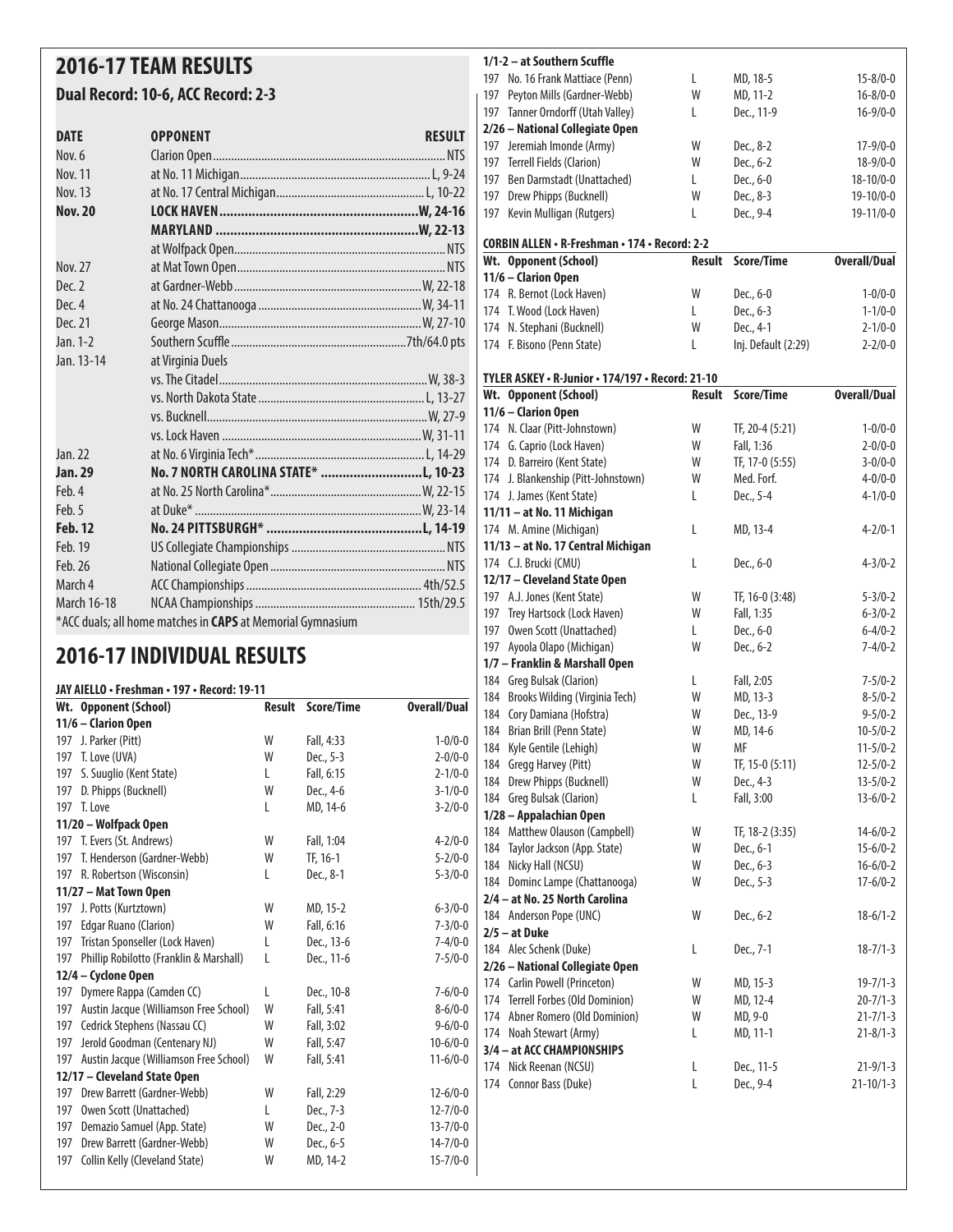| <b>Result Score/Time</b><br><b>Overall/Dual</b><br>Result Score/Time<br><b>Overall/Dual</b><br>Wt. Opponent (School)<br>Wt. Opponent (School)<br>11/6 - Clarion Open<br>11/6 - Clarion Open<br>157 E. Okunas (Clarion)<br>W<br>Fall, 1:21<br>$1 - 0/0 - 0$<br>W<br>MD, 15-4<br>$1 - 0/0 - 0$<br>165 W. Jenkins (WVU)<br>157 S. Edwards (Pitt-Johnstown)<br>W<br>TF, 16-0 (3:14)<br>$2 - 0/0 - 0$<br>165 I. Bast (WVU)<br>Dec., 8-6<br>$1 - 1/0 - 0$<br>L<br>MD, 9-1<br>157 J. Lorea (Edinboro)<br>W<br>TF, 16-0 (4:07)<br>$3 - 0/0 - 0$<br>165 K. Eason (Edinboro)<br>W<br>$2 - 1/0 - 0$<br>157 B. Heyob (Kent State)<br>W<br>Fall, 1:50<br>$4 - 0/0 - 0$<br>165 T. Cahill (Clarion)<br>W<br>Dec., 5-3<br>$3 - 1/0 - 0$<br>W<br>157 C. Sparkman (Kent State)<br>W<br>Dec., 8-1<br>$5 - 0/0 - 0$<br>165 B. Lapha (Bucknell)<br>Dec., 6-1<br>$4 - 1/0 - 0$<br>W<br>11/11 - at No. 11 Michigan<br>Dec., 5-3<br>$5 - 1/0 - 0$<br>165 J. Siegrist (Lock Haven)<br>157 No. 5 B. Murphy (Michigan)<br>Dec., 11-7<br>$5 - 1/0 - 1$<br>Dec., 6-1<br>$5 - 2/0 - 0$<br>L<br>165 I. Bast (Kent State)<br>L<br>Med. Forf.<br>11/13 - at No. 17 Central Michigan<br>165 J. Walker (Kent State)<br>L<br>$5 - 3/0 - 0$<br>157 No. 12 C. Heffernan (CMU)<br>Dec., 8-6<br>11/11 - at No. 11 Michigan<br>$5 - 2/0 - 2$<br>L<br>11/13 - CAVALIER DUALS (Lock Haven, Maryland)<br>165 No. 7 Logan Massa (Michigan)<br>L<br>Dec., 14-7<br>$5 - 4/0 - 1$<br>157 Kyle Shoop (Lock Haven)<br>Fall, 1:43<br>11/13 - at No. 17 Central Michigan<br>$6 - 2/1 - 2$<br>W<br>W<br>W<br>Dec., 8-2<br>165 L. Parks (CMU)<br>Dec., 3-1<br>Danny Boychuck (Maryland)<br>$7 - 2/2 - 2$<br>$6 - 4/1 - 1$<br>157<br>12/2 - at Gardner-Webb<br>11/13 - CAVALIER DUALS (Lock Haven, Maryland)<br>157 Ryan Mosley (GWU)<br>W<br>MD, 8-0<br>$8 - 2/3 - 2$<br>174 Tyler Wood (Lock Haven)<br>Dec., 7-3<br>$7 - 4/2 - 1$<br>W<br>12/4 - at No. 24 Chattanooga<br>174 Sam Rowell (Maryland)<br>Dec., 8-5<br>$8 - 4/3 - 1$<br>W<br>157 Brandon Filosi (Chattanooga)<br>W<br>TF, 16-0 (3:17)<br>$9 - 2/4 - 2$<br>11/27 - Mat Town Open<br>165 L. Drugac (Old Dominion)<br>W<br>MD, 16-6<br>$9 - 4/3 - 1$<br>12/21 - vs. George Mason<br>W<br>Dec., 3-1<br>157 Matt Raines (GMU)<br>W<br>MD, 14-6<br>$10 - 2/5 - 2$<br>165 M. Dawkins (Cornell)<br>$10 - 4/3 - 1$<br>1/1-2 - at Southern Scuffle<br>165 Eric Fasnacht (Buffalo)<br>W<br>Dec., 10-3<br>$11 - 4/3 - 1$<br>157 Andrew Shomers (Edinboro)<br>MD, 8-0<br>$11 - 2/5 - 2$<br>165 Abner Romero (Old Dominion)<br>Dec., 4-0<br>$11 - 5/3 - 1$<br>W<br>L<br>W<br>MD, 10-2<br>$12 - 2/5 - 2$<br>12/2 - at Gardner-Webb<br>157 Kent Lane (Lehigh)<br>No. 10 Jake Short (Minnesota)<br>W<br>MD, 14-4<br>$13 - 2/5 - 2$<br>174 Austin Trott (GWU)<br>Fall, 1:53<br>$11-6/3-2$<br>L<br>157<br>No. 3 Joe Smith (Oklahoma St.)<br>Dec., 5-4<br>$13 - 3/5 - 2$<br>12/4 - at No. 24 Chattanooga<br>157<br>L<br>157 Taylor Simaz (Cornell)<br>W<br>TF, 15-0 (5:00)<br>$14 - 3/5 - 2$<br>174 Sean Mappes (Chattanooga)<br>W<br>Dec., 7-5 (sv-1)<br>$12-6/4-2$<br>12/21 - vs. George Mason<br>157 No. 6 Joey Lavallee (Missouri)<br>Dec., 9-5<br>$14 - 4/5 - 2$<br>L<br>1/13-14 - VIRGINIA DUALS (The Citadel, North Dakota State, Bucknell, Lock Haven)<br>165 Mike Sicola (GMU)<br>W<br>TF, 24-8<br>$13-6/5-2$<br>Dec., 14-13<br>1/1-2 - at Southern Scuffle<br>157 Aaron Walker (Citadel)<br>W<br>$15 - 4/6 - 2$<br>157 No. 19 Clay Ream (NDSU)<br>Dec., 5-4<br>$15 - 5/6 - 3$<br>165 Kyle Ash (Gardner-Webb)<br>W<br>Dec., 6-5<br>$14-6/5-2$<br>L<br>157 No. 12 Victor Lopez (Bucknell)<br>Dec., 7-3<br>$15 - 6/6 - 4$<br>165 Keilan Torres (N. Colorado)<br>L<br>MD, 10-2<br>$14 - 7/5 - 2$<br>L<br>W<br>W<br>157 John Ross (Lock Haven)<br>TF, 18-0<br>$16 - 6/7 - 4$<br>165 Milik Dawkins (Cornell)<br>Dec., 3-2<br>$15 - 7/5 - 2$<br>1/22 - at No. 6 Virginia Tech<br>165 No. 5 Mitch Minotti (Lehigh)<br>L<br>MD, 10-1<br>$15 - 8/5 - 2$<br>Dec., 9-8<br>1/13-14 - VIRGINIA DUALS (The Citadel, North Dakota State, Bucknell, Lock Haven)<br>157 No. 16 Sal Mastriani (Va. Tech)<br>L<br>$16 - 7/7 - 5$<br>1/29 - No. 7 NC State<br>165 Ruston Hill (Citadel)<br>MD, 15-2<br>$16 - 8/6 - 2$<br>W<br>157 Thomas Bullard (NCSU)<br>Dec., 7-6 (TB-1)<br>$16 - 8/7 - 6$<br>165 Logan Kerin (Bucknell)<br>W<br>Dec., 8-5<br>$17 - 8/7 - 2$<br>L<br>2/4 - at No. 25 North Carolina<br>165 Jared Siegrist (Lock Haven)<br>W<br>Dec., 6-1<br>$18 - 8/8 - 2$<br>Dec., 8-7<br>$17 - 8/8 - 6$<br>1/22 - at No. 6 Virginia Tech<br>157 Joey Moon (UNC)<br>W<br>2/12 - No. 24 Pittsburgh<br>165 David Bergida (Va. Tech)<br>$19 - 8/9 - 2$<br>L<br>MD, 14-4<br>157 Taleb Rahmani (Pitt)<br>Dec., 10-8 (sv-1)<br>$17 - 9/8 - 7$<br>1/29 - No. 7 NC State<br>L<br>3/4 - at ACC CHAMPIONSHIPS<br>165 Chad Pyke (NCSU)<br>L<br>Dec., 4-1<br>$19-9/9-3$<br>157 Jake Faust (Duke)<br>W<br>MD, 11-2<br>2/4 - at No. 25 North Carolina<br>$18-9/8-7$<br>157 Sal Mastriani (VT)<br>Dec., 11-5<br>165 Devin Kane (UNC)<br>Dec., 11-4<br>$19-10/9-4$<br>$18 - 10/8 - 7$<br>L<br>L<br>157 A.J. Rechenmacher (UNC)<br>W<br>TF, 18-0<br>$2/5 - at Duke$<br>$19 - 10/8 - 7$<br>157 Jake Faust (Duke)<br>W<br>Inj. Default<br>$20 - 10/8 - 7$<br>165 Garrett Neff (Duke)<br>W<br>Fall, 6:19<br>20-10/10-4<br>3/16-18 - at NCAA CHAMPIONSHIPS (seeds listed)<br>2/12 - No. 24 Pittsburgh<br>157 No. 10 Colin Heffernan (C. Michigan)<br>$20 - 11/8 - 7$<br>165 No. 15 Te'Shan Campbell (Pitt)<br>Dec., 6-4 (sv-1)<br>Dec., 9-2<br>20-11/10-5<br>L<br>157 Taleb Rahmani (Pitt)<br>MD, 18-7<br>3/4 - at ACC CHAMPIONSHIPS<br>$20 - 12/8 - 7$<br>L<br>David Bergida (Va. Tech)<br>W<br>Dec., 3-2<br>21-11/10-5<br>165<br>MD, 12-4<br>FOX BALDWIN . Sophomore . 174 . Record: 8-4<br>Te'Shan Campbell (Pitt)<br>$21 - 12/10 - 5$<br>165<br>L<br><b>Result Score/Time</b><br><b>Overall/Dual</b><br>Joey Abbate (Duke)<br>Fall, 6:10<br>Wt. Opponent (School)<br>W<br>22-12/10-5<br>165<br>11/12 - Maryville Kaufman/Brand Open<br>165 Devin Kane (UNC)<br>W<br>23-12/10-5<br>Dec., 7-6<br>W<br>174 T. Mosley (Missouri Baptist)<br>TF, 16-0<br>$1 - 0/0 - 0$<br>174 Z. Brunson (Illinois)<br>Fall, 3:53<br><b>CHUCK BODDY · Graduate Student · 285 · Record: 7-15</b><br>$1 - 1/0 - 0$<br>L<br><b>Overall/Dual</b><br>TF, 15-0<br>Wt. Opponent (School)<br>Result Score/Time<br>174 C. Carter (Unatt)<br>W<br>$2 - 1/0 - 0$<br>Fall, 3:12<br>174 T. Harrington (Maryville)<br>W<br>$3 - 1/0 - 0$<br>11/6 - Clarion Open<br>174 L. Gruszka (Southern Illinois)<br>285 N. Shawley (Clarion)<br>W<br>Fall, 2:33<br>W<br>$4 - 1/0 - 0$<br>Dec., 7-4<br>$1 - 0/0 - 0$<br>174 T. Watkins (Missouri)<br>MD, 14-4<br>285 J. Bojanac (Edinboro)<br>W<br>Fall, 2:08<br>$2 - 0/0 - 0$<br>$4 - 2/0 - 0$<br>L<br>W<br>Dec., 6-3<br>11/20 - Wolfpack Open<br>285 B. Shumaker (Clarion)<br>$3 - 0/0 - 0$<br>Med. Forf.<br>174 M. Billingsley (Air Force)<br>Dec., 7-4<br>D.J. Sims (Pitt-Johnstown)<br>W<br>$4 - 0/0 - 0$<br>$4 - 3/0 - 0$<br>285<br>L<br>11/27 - Mat Town Open<br>285 E. Daley (Clarion)<br>Dec., 3-1<br>$4 - 1/0 - 0$<br>L<br>174 Joseph Scott (Bucknell)<br>W<br>Fall, 1:53<br>11/11 - at No. 11 Michigan<br>$5 - 3/0 - 0$<br>174 Austin Bell (Pittsburgh)<br>W<br>Fall, 5:14<br>$6 - 3/0 - 0$<br>285 K. Golobokov (Michigan)<br>W<br>Dec., 3-1<br>$5 - 1/1 - 0$<br>174 Chance Marsteller<br>Fall, 0:44<br>$6 - 4/0 - 0$<br>11/13 - at No. 17 Central Michigan<br>L<br>174 Cameron Jacobson (Pittsburgh)<br>W<br>Fall, 0:54<br>$7 - 4/0 - 0$<br>285 N. Smerchek (CMU)<br>Dec., 4-1<br>$5 - 2/1 - 1$<br>L<br>174 Austin Bell (Pittsburgh)<br>W<br>Fall, 0:58<br>8-4/0-0   11/13 - CAVALIER DUALS (Lock Haven, Maryland) | ANDREW ATKINSON . R-Junior . 157 . Record: 20-12 |  | RAY BETHEA • Graduate Student • 165/174 • Record: 23-12 |  |  |
|---------------------------------------------------------------------------------------------------------------------------------------------------------------------------------------------------------------------------------------------------------------------------------------------------------------------------------------------------------------------------------------------------------------------------------------------------------------------------------------------------------------------------------------------------------------------------------------------------------------------------------------------------------------------------------------------------------------------------------------------------------------------------------------------------------------------------------------------------------------------------------------------------------------------------------------------------------------------------------------------------------------------------------------------------------------------------------------------------------------------------------------------------------------------------------------------------------------------------------------------------------------------------------------------------------------------------------------------------------------------------------------------------------------------------------------------------------------------------------------------------------------------------------------------------------------------------------------------------------------------------------------------------------------------------------------------------------------------------------------------------------------------------------------------------------------------------------------------------------------------------------------------------------------------------------------------------------------------------------------------------------------------------------------------------------------------------------------------------------------------------------------------------------------------------------------------------------------------------------------------------------------------------------------------------------------------------------------------------------------------------------------------------------------------------------------------------------------------------------------------------------------------------------------------------------------------------------------------------------------------------------------------------------------------------------------------------------------------------------------------------------------------------------------------------------------------------------------------------------------------------------------------------------------------------------------------------------------------------------------------------------------------------------------------------------------------------------------------------------------------------------------------------------------------------------------------------------------------------------------------------------------------------------------------------------------------------------------------------------------------------------------------------------------------------------------------------------------------------------------------------------------------------------------------------------------------------------------------------------------------------------------------------------------------------------------------------------------------------------------------------------------------------------------------------------------------------------------------------------------------------------------------------------------------------------------------------------------------------------------------------------------------------------------------------------------------------------------------------------------------------------------------------------------------------------------------------------------------------------------------------------------------------------------------------------------------------------------------------------------------------------------------------------------------------------------------------------------------------------------------------------------------------------------------------------------------------------------------------------------------------------------------------------------------------------------------------------------------------------------------------------------------------------------------------------------------------------------------------------------------------------------------------------------------------------------------------------------------------------------------------------------------------------------------------------------------------------------------------------------------------------------------------------------------------------------------------------------------------------------------------------------------------------------------------------------------------------------------------------------------------------------------------------------------------------------------------------------------------------------------------------------------------------------------------------------------------------------------------------------------------------------------------------------------------------------------------------------------------------------------------------------------------------------------------------------------------------------------------------------------------------------------------------------------------------------------------------------------------------------------------------------------------------------------------------------------------------------------------------------------------------------------------------------------------------------------------------------------------------------------------------------------------------------------------------------------------------------------------------------------------------------------------------------------------------------------------------------------------------------------------------------------------------------------------------------------------------------------------------------------------------------------------------------------------------------------------------------------------------------------------------------------------------------------------------------------------------------------------------------------------------------------------------------------------------------------------------------------------------------------------------------------------------------------------------------------------------------------------------------------------------------------------------------------------------------------------------------------------------------------------------------------------------------------------------------------------------------------------------------------------------------------------------------------------------------------------------------------------------------------------------------------------------------------------------------------------------------------------------------------------------------------------------------------------------------------|--------------------------------------------------|--|---------------------------------------------------------|--|--|
|                                                                                                                                                                                                                                                                                                                                                                                                                                                                                                                                                                                                                                                                                                                                                                                                                                                                                                                                                                                                                                                                                                                                                                                                                                                                                                                                                                                                                                                                                                                                                                                                                                                                                                                                                                                                                                                                                                                                                                                                                                                                                                                                                                                                                                                                                                                                                                                                                                                                                                                                                                                                                                                                                                                                                                                                                                                                                                                                                                                                                                                                                                                                                                                                                                                                                                                                                                                                                                                                                                                                                                                                                                                                                                                                                                                                                                                                                                                                                                                                                                                                                                                                                                                                                                                                                                                                                                                                                                                                                                                                                                                                                                                                                                                                                                                                                                                                                                                                                                                                                                                                                                                                                                                                                                                                                                                                                                                                                                                                                                                                                                                                                                                                                                                                                                                                                                                                                                                                                                                                                                                                                                                                                                                                                                                                                                                                                                                                                                                                                                                                                                                                                                                                                                                                                                                                                                                                                                                                                                                                                                                                                                                                                                                                                                                                                                                                                                                                                                                                                                                                                                                                                                                                                             |                                                  |  |                                                         |  |  |
|                                                                                                                                                                                                                                                                                                                                                                                                                                                                                                                                                                                                                                                                                                                                                                                                                                                                                                                                                                                                                                                                                                                                                                                                                                                                                                                                                                                                                                                                                                                                                                                                                                                                                                                                                                                                                                                                                                                                                                                                                                                                                                                                                                                                                                                                                                                                                                                                                                                                                                                                                                                                                                                                                                                                                                                                                                                                                                                                                                                                                                                                                                                                                                                                                                                                                                                                                                                                                                                                                                                                                                                                                                                                                                                                                                                                                                                                                                                                                                                                                                                                                                                                                                                                                                                                                                                                                                                                                                                                                                                                                                                                                                                                                                                                                                                                                                                                                                                                                                                                                                                                                                                                                                                                                                                                                                                                                                                                                                                                                                                                                                                                                                                                                                                                                                                                                                                                                                                                                                                                                                                                                                                                                                                                                                                                                                                                                                                                                                                                                                                                                                                                                                                                                                                                                                                                                                                                                                                                                                                                                                                                                                                                                                                                                                                                                                                                                                                                                                                                                                                                                                                                                                                                                             |                                                  |  |                                                         |  |  |
|                                                                                                                                                                                                                                                                                                                                                                                                                                                                                                                                                                                                                                                                                                                                                                                                                                                                                                                                                                                                                                                                                                                                                                                                                                                                                                                                                                                                                                                                                                                                                                                                                                                                                                                                                                                                                                                                                                                                                                                                                                                                                                                                                                                                                                                                                                                                                                                                                                                                                                                                                                                                                                                                                                                                                                                                                                                                                                                                                                                                                                                                                                                                                                                                                                                                                                                                                                                                                                                                                                                                                                                                                                                                                                                                                                                                                                                                                                                                                                                                                                                                                                                                                                                                                                                                                                                                                                                                                                                                                                                                                                                                                                                                                                                                                                                                                                                                                                                                                                                                                                                                                                                                                                                                                                                                                                                                                                                                                                                                                                                                                                                                                                                                                                                                                                                                                                                                                                                                                                                                                                                                                                                                                                                                                                                                                                                                                                                                                                                                                                                                                                                                                                                                                                                                                                                                                                                                                                                                                                                                                                                                                                                                                                                                                                                                                                                                                                                                                                                                                                                                                                                                                                                                                             |                                                  |  |                                                         |  |  |
|                                                                                                                                                                                                                                                                                                                                                                                                                                                                                                                                                                                                                                                                                                                                                                                                                                                                                                                                                                                                                                                                                                                                                                                                                                                                                                                                                                                                                                                                                                                                                                                                                                                                                                                                                                                                                                                                                                                                                                                                                                                                                                                                                                                                                                                                                                                                                                                                                                                                                                                                                                                                                                                                                                                                                                                                                                                                                                                                                                                                                                                                                                                                                                                                                                                                                                                                                                                                                                                                                                                                                                                                                                                                                                                                                                                                                                                                                                                                                                                                                                                                                                                                                                                                                                                                                                                                                                                                                                                                                                                                                                                                                                                                                                                                                                                                                                                                                                                                                                                                                                                                                                                                                                                                                                                                                                                                                                                                                                                                                                                                                                                                                                                                                                                                                                                                                                                                                                                                                                                                                                                                                                                                                                                                                                                                                                                                                                                                                                                                                                                                                                                                                                                                                                                                                                                                                                                                                                                                                                                                                                                                                                                                                                                                                                                                                                                                                                                                                                                                                                                                                                                                                                                                                             |                                                  |  |                                                         |  |  |
|                                                                                                                                                                                                                                                                                                                                                                                                                                                                                                                                                                                                                                                                                                                                                                                                                                                                                                                                                                                                                                                                                                                                                                                                                                                                                                                                                                                                                                                                                                                                                                                                                                                                                                                                                                                                                                                                                                                                                                                                                                                                                                                                                                                                                                                                                                                                                                                                                                                                                                                                                                                                                                                                                                                                                                                                                                                                                                                                                                                                                                                                                                                                                                                                                                                                                                                                                                                                                                                                                                                                                                                                                                                                                                                                                                                                                                                                                                                                                                                                                                                                                                                                                                                                                                                                                                                                                                                                                                                                                                                                                                                                                                                                                                                                                                                                                                                                                                                                                                                                                                                                                                                                                                                                                                                                                                                                                                                                                                                                                                                                                                                                                                                                                                                                                                                                                                                                                                                                                                                                                                                                                                                                                                                                                                                                                                                                                                                                                                                                                                                                                                                                                                                                                                                                                                                                                                                                                                                                                                                                                                                                                                                                                                                                                                                                                                                                                                                                                                                                                                                                                                                                                                                                                             |                                                  |  |                                                         |  |  |
|                                                                                                                                                                                                                                                                                                                                                                                                                                                                                                                                                                                                                                                                                                                                                                                                                                                                                                                                                                                                                                                                                                                                                                                                                                                                                                                                                                                                                                                                                                                                                                                                                                                                                                                                                                                                                                                                                                                                                                                                                                                                                                                                                                                                                                                                                                                                                                                                                                                                                                                                                                                                                                                                                                                                                                                                                                                                                                                                                                                                                                                                                                                                                                                                                                                                                                                                                                                                                                                                                                                                                                                                                                                                                                                                                                                                                                                                                                                                                                                                                                                                                                                                                                                                                                                                                                                                                                                                                                                                                                                                                                                                                                                                                                                                                                                                                                                                                                                                                                                                                                                                                                                                                                                                                                                                                                                                                                                                                                                                                                                                                                                                                                                                                                                                                                                                                                                                                                                                                                                                                                                                                                                                                                                                                                                                                                                                                                                                                                                                                                                                                                                                                                                                                                                                                                                                                                                                                                                                                                                                                                                                                                                                                                                                                                                                                                                                                                                                                                                                                                                                                                                                                                                                                             |                                                  |  |                                                         |  |  |
|                                                                                                                                                                                                                                                                                                                                                                                                                                                                                                                                                                                                                                                                                                                                                                                                                                                                                                                                                                                                                                                                                                                                                                                                                                                                                                                                                                                                                                                                                                                                                                                                                                                                                                                                                                                                                                                                                                                                                                                                                                                                                                                                                                                                                                                                                                                                                                                                                                                                                                                                                                                                                                                                                                                                                                                                                                                                                                                                                                                                                                                                                                                                                                                                                                                                                                                                                                                                                                                                                                                                                                                                                                                                                                                                                                                                                                                                                                                                                                                                                                                                                                                                                                                                                                                                                                                                                                                                                                                                                                                                                                                                                                                                                                                                                                                                                                                                                                                                                                                                                                                                                                                                                                                                                                                                                                                                                                                                                                                                                                                                                                                                                                                                                                                                                                                                                                                                                                                                                                                                                                                                                                                                                                                                                                                                                                                                                                                                                                                                                                                                                                                                                                                                                                                                                                                                                                                                                                                                                                                                                                                                                                                                                                                                                                                                                                                                                                                                                                                                                                                                                                                                                                                                                             |                                                  |  |                                                         |  |  |
|                                                                                                                                                                                                                                                                                                                                                                                                                                                                                                                                                                                                                                                                                                                                                                                                                                                                                                                                                                                                                                                                                                                                                                                                                                                                                                                                                                                                                                                                                                                                                                                                                                                                                                                                                                                                                                                                                                                                                                                                                                                                                                                                                                                                                                                                                                                                                                                                                                                                                                                                                                                                                                                                                                                                                                                                                                                                                                                                                                                                                                                                                                                                                                                                                                                                                                                                                                                                                                                                                                                                                                                                                                                                                                                                                                                                                                                                                                                                                                                                                                                                                                                                                                                                                                                                                                                                                                                                                                                                                                                                                                                                                                                                                                                                                                                                                                                                                                                                                                                                                                                                                                                                                                                                                                                                                                                                                                                                                                                                                                                                                                                                                                                                                                                                                                                                                                                                                                                                                                                                                                                                                                                                                                                                                                                                                                                                                                                                                                                                                                                                                                                                                                                                                                                                                                                                                                                                                                                                                                                                                                                                                                                                                                                                                                                                                                                                                                                                                                                                                                                                                                                                                                                                                             |                                                  |  |                                                         |  |  |
|                                                                                                                                                                                                                                                                                                                                                                                                                                                                                                                                                                                                                                                                                                                                                                                                                                                                                                                                                                                                                                                                                                                                                                                                                                                                                                                                                                                                                                                                                                                                                                                                                                                                                                                                                                                                                                                                                                                                                                                                                                                                                                                                                                                                                                                                                                                                                                                                                                                                                                                                                                                                                                                                                                                                                                                                                                                                                                                                                                                                                                                                                                                                                                                                                                                                                                                                                                                                                                                                                                                                                                                                                                                                                                                                                                                                                                                                                                                                                                                                                                                                                                                                                                                                                                                                                                                                                                                                                                                                                                                                                                                                                                                                                                                                                                                                                                                                                                                                                                                                                                                                                                                                                                                                                                                                                                                                                                                                                                                                                                                                                                                                                                                                                                                                                                                                                                                                                                                                                                                                                                                                                                                                                                                                                                                                                                                                                                                                                                                                                                                                                                                                                                                                                                                                                                                                                                                                                                                                                                                                                                                                                                                                                                                                                                                                                                                                                                                                                                                                                                                                                                                                                                                                                             |                                                  |  |                                                         |  |  |
|                                                                                                                                                                                                                                                                                                                                                                                                                                                                                                                                                                                                                                                                                                                                                                                                                                                                                                                                                                                                                                                                                                                                                                                                                                                                                                                                                                                                                                                                                                                                                                                                                                                                                                                                                                                                                                                                                                                                                                                                                                                                                                                                                                                                                                                                                                                                                                                                                                                                                                                                                                                                                                                                                                                                                                                                                                                                                                                                                                                                                                                                                                                                                                                                                                                                                                                                                                                                                                                                                                                                                                                                                                                                                                                                                                                                                                                                                                                                                                                                                                                                                                                                                                                                                                                                                                                                                                                                                                                                                                                                                                                                                                                                                                                                                                                                                                                                                                                                                                                                                                                                                                                                                                                                                                                                                                                                                                                                                                                                                                                                                                                                                                                                                                                                                                                                                                                                                                                                                                                                                                                                                                                                                                                                                                                                                                                                                                                                                                                                                                                                                                                                                                                                                                                                                                                                                                                                                                                                                                                                                                                                                                                                                                                                                                                                                                                                                                                                                                                                                                                                                                                                                                                                                             |                                                  |  |                                                         |  |  |
|                                                                                                                                                                                                                                                                                                                                                                                                                                                                                                                                                                                                                                                                                                                                                                                                                                                                                                                                                                                                                                                                                                                                                                                                                                                                                                                                                                                                                                                                                                                                                                                                                                                                                                                                                                                                                                                                                                                                                                                                                                                                                                                                                                                                                                                                                                                                                                                                                                                                                                                                                                                                                                                                                                                                                                                                                                                                                                                                                                                                                                                                                                                                                                                                                                                                                                                                                                                                                                                                                                                                                                                                                                                                                                                                                                                                                                                                                                                                                                                                                                                                                                                                                                                                                                                                                                                                                                                                                                                                                                                                                                                                                                                                                                                                                                                                                                                                                                                                                                                                                                                                                                                                                                                                                                                                                                                                                                                                                                                                                                                                                                                                                                                                                                                                                                                                                                                                                                                                                                                                                                                                                                                                                                                                                                                                                                                                                                                                                                                                                                                                                                                                                                                                                                                                                                                                                                                                                                                                                                                                                                                                                                                                                                                                                                                                                                                                                                                                                                                                                                                                                                                                                                                                                             |                                                  |  |                                                         |  |  |
|                                                                                                                                                                                                                                                                                                                                                                                                                                                                                                                                                                                                                                                                                                                                                                                                                                                                                                                                                                                                                                                                                                                                                                                                                                                                                                                                                                                                                                                                                                                                                                                                                                                                                                                                                                                                                                                                                                                                                                                                                                                                                                                                                                                                                                                                                                                                                                                                                                                                                                                                                                                                                                                                                                                                                                                                                                                                                                                                                                                                                                                                                                                                                                                                                                                                                                                                                                                                                                                                                                                                                                                                                                                                                                                                                                                                                                                                                                                                                                                                                                                                                                                                                                                                                                                                                                                                                                                                                                                                                                                                                                                                                                                                                                                                                                                                                                                                                                                                                                                                                                                                                                                                                                                                                                                                                                                                                                                                                                                                                                                                                                                                                                                                                                                                                                                                                                                                                                                                                                                                                                                                                                                                                                                                                                                                                                                                                                                                                                                                                                                                                                                                                                                                                                                                                                                                                                                                                                                                                                                                                                                                                                                                                                                                                                                                                                                                                                                                                                                                                                                                                                                                                                                                                             |                                                  |  |                                                         |  |  |
|                                                                                                                                                                                                                                                                                                                                                                                                                                                                                                                                                                                                                                                                                                                                                                                                                                                                                                                                                                                                                                                                                                                                                                                                                                                                                                                                                                                                                                                                                                                                                                                                                                                                                                                                                                                                                                                                                                                                                                                                                                                                                                                                                                                                                                                                                                                                                                                                                                                                                                                                                                                                                                                                                                                                                                                                                                                                                                                                                                                                                                                                                                                                                                                                                                                                                                                                                                                                                                                                                                                                                                                                                                                                                                                                                                                                                                                                                                                                                                                                                                                                                                                                                                                                                                                                                                                                                                                                                                                                                                                                                                                                                                                                                                                                                                                                                                                                                                                                                                                                                                                                                                                                                                                                                                                                                                                                                                                                                                                                                                                                                                                                                                                                                                                                                                                                                                                                                                                                                                                                                                                                                                                                                                                                                                                                                                                                                                                                                                                                                                                                                                                                                                                                                                                                                                                                                                                                                                                                                                                                                                                                                                                                                                                                                                                                                                                                                                                                                                                                                                                                                                                                                                                                                             |                                                  |  |                                                         |  |  |
|                                                                                                                                                                                                                                                                                                                                                                                                                                                                                                                                                                                                                                                                                                                                                                                                                                                                                                                                                                                                                                                                                                                                                                                                                                                                                                                                                                                                                                                                                                                                                                                                                                                                                                                                                                                                                                                                                                                                                                                                                                                                                                                                                                                                                                                                                                                                                                                                                                                                                                                                                                                                                                                                                                                                                                                                                                                                                                                                                                                                                                                                                                                                                                                                                                                                                                                                                                                                                                                                                                                                                                                                                                                                                                                                                                                                                                                                                                                                                                                                                                                                                                                                                                                                                                                                                                                                                                                                                                                                                                                                                                                                                                                                                                                                                                                                                                                                                                                                                                                                                                                                                                                                                                                                                                                                                                                                                                                                                                                                                                                                                                                                                                                                                                                                                                                                                                                                                                                                                                                                                                                                                                                                                                                                                                                                                                                                                                                                                                                                                                                                                                                                                                                                                                                                                                                                                                                                                                                                                                                                                                                                                                                                                                                                                                                                                                                                                                                                                                                                                                                                                                                                                                                                                             |                                                  |  |                                                         |  |  |
|                                                                                                                                                                                                                                                                                                                                                                                                                                                                                                                                                                                                                                                                                                                                                                                                                                                                                                                                                                                                                                                                                                                                                                                                                                                                                                                                                                                                                                                                                                                                                                                                                                                                                                                                                                                                                                                                                                                                                                                                                                                                                                                                                                                                                                                                                                                                                                                                                                                                                                                                                                                                                                                                                                                                                                                                                                                                                                                                                                                                                                                                                                                                                                                                                                                                                                                                                                                                                                                                                                                                                                                                                                                                                                                                                                                                                                                                                                                                                                                                                                                                                                                                                                                                                                                                                                                                                                                                                                                                                                                                                                                                                                                                                                                                                                                                                                                                                                                                                                                                                                                                                                                                                                                                                                                                                                                                                                                                                                                                                                                                                                                                                                                                                                                                                                                                                                                                                                                                                                                                                                                                                                                                                                                                                                                                                                                                                                                                                                                                                                                                                                                                                                                                                                                                                                                                                                                                                                                                                                                                                                                                                                                                                                                                                                                                                                                                                                                                                                                                                                                                                                                                                                                                                             |                                                  |  |                                                         |  |  |
|                                                                                                                                                                                                                                                                                                                                                                                                                                                                                                                                                                                                                                                                                                                                                                                                                                                                                                                                                                                                                                                                                                                                                                                                                                                                                                                                                                                                                                                                                                                                                                                                                                                                                                                                                                                                                                                                                                                                                                                                                                                                                                                                                                                                                                                                                                                                                                                                                                                                                                                                                                                                                                                                                                                                                                                                                                                                                                                                                                                                                                                                                                                                                                                                                                                                                                                                                                                                                                                                                                                                                                                                                                                                                                                                                                                                                                                                                                                                                                                                                                                                                                                                                                                                                                                                                                                                                                                                                                                                                                                                                                                                                                                                                                                                                                                                                                                                                                                                                                                                                                                                                                                                                                                                                                                                                                                                                                                                                                                                                                                                                                                                                                                                                                                                                                                                                                                                                                                                                                                                                                                                                                                                                                                                                                                                                                                                                                                                                                                                                                                                                                                                                                                                                                                                                                                                                                                                                                                                                                                                                                                                                                                                                                                                                                                                                                                                                                                                                                                                                                                                                                                                                                                                                             |                                                  |  |                                                         |  |  |
|                                                                                                                                                                                                                                                                                                                                                                                                                                                                                                                                                                                                                                                                                                                                                                                                                                                                                                                                                                                                                                                                                                                                                                                                                                                                                                                                                                                                                                                                                                                                                                                                                                                                                                                                                                                                                                                                                                                                                                                                                                                                                                                                                                                                                                                                                                                                                                                                                                                                                                                                                                                                                                                                                                                                                                                                                                                                                                                                                                                                                                                                                                                                                                                                                                                                                                                                                                                                                                                                                                                                                                                                                                                                                                                                                                                                                                                                                                                                                                                                                                                                                                                                                                                                                                                                                                                                                                                                                                                                                                                                                                                                                                                                                                                                                                                                                                                                                                                                                                                                                                                                                                                                                                                                                                                                                                                                                                                                                                                                                                                                                                                                                                                                                                                                                                                                                                                                                                                                                                                                                                                                                                                                                                                                                                                                                                                                                                                                                                                                                                                                                                                                                                                                                                                                                                                                                                                                                                                                                                                                                                                                                                                                                                                                                                                                                                                                                                                                                                                                                                                                                                                                                                                                                             |                                                  |  |                                                         |  |  |
|                                                                                                                                                                                                                                                                                                                                                                                                                                                                                                                                                                                                                                                                                                                                                                                                                                                                                                                                                                                                                                                                                                                                                                                                                                                                                                                                                                                                                                                                                                                                                                                                                                                                                                                                                                                                                                                                                                                                                                                                                                                                                                                                                                                                                                                                                                                                                                                                                                                                                                                                                                                                                                                                                                                                                                                                                                                                                                                                                                                                                                                                                                                                                                                                                                                                                                                                                                                                                                                                                                                                                                                                                                                                                                                                                                                                                                                                                                                                                                                                                                                                                                                                                                                                                                                                                                                                                                                                                                                                                                                                                                                                                                                                                                                                                                                                                                                                                                                                                                                                                                                                                                                                                                                                                                                                                                                                                                                                                                                                                                                                                                                                                                                                                                                                                                                                                                                                                                                                                                                                                                                                                                                                                                                                                                                                                                                                                                                                                                                                                                                                                                                                                                                                                                                                                                                                                                                                                                                                                                                                                                                                                                                                                                                                                                                                                                                                                                                                                                                                                                                                                                                                                                                                                             |                                                  |  |                                                         |  |  |
|                                                                                                                                                                                                                                                                                                                                                                                                                                                                                                                                                                                                                                                                                                                                                                                                                                                                                                                                                                                                                                                                                                                                                                                                                                                                                                                                                                                                                                                                                                                                                                                                                                                                                                                                                                                                                                                                                                                                                                                                                                                                                                                                                                                                                                                                                                                                                                                                                                                                                                                                                                                                                                                                                                                                                                                                                                                                                                                                                                                                                                                                                                                                                                                                                                                                                                                                                                                                                                                                                                                                                                                                                                                                                                                                                                                                                                                                                                                                                                                                                                                                                                                                                                                                                                                                                                                                                                                                                                                                                                                                                                                                                                                                                                                                                                                                                                                                                                                                                                                                                                                                                                                                                                                                                                                                                                                                                                                                                                                                                                                                                                                                                                                                                                                                                                                                                                                                                                                                                                                                                                                                                                                                                                                                                                                                                                                                                                                                                                                                                                                                                                                                                                                                                                                                                                                                                                                                                                                                                                                                                                                                                                                                                                                                                                                                                                                                                                                                                                                                                                                                                                                                                                                                                             |                                                  |  |                                                         |  |  |
|                                                                                                                                                                                                                                                                                                                                                                                                                                                                                                                                                                                                                                                                                                                                                                                                                                                                                                                                                                                                                                                                                                                                                                                                                                                                                                                                                                                                                                                                                                                                                                                                                                                                                                                                                                                                                                                                                                                                                                                                                                                                                                                                                                                                                                                                                                                                                                                                                                                                                                                                                                                                                                                                                                                                                                                                                                                                                                                                                                                                                                                                                                                                                                                                                                                                                                                                                                                                                                                                                                                                                                                                                                                                                                                                                                                                                                                                                                                                                                                                                                                                                                                                                                                                                                                                                                                                                                                                                                                                                                                                                                                                                                                                                                                                                                                                                                                                                                                                                                                                                                                                                                                                                                                                                                                                                                                                                                                                                                                                                                                                                                                                                                                                                                                                                                                                                                                                                                                                                                                                                                                                                                                                                                                                                                                                                                                                                                                                                                                                                                                                                                                                                                                                                                                                                                                                                                                                                                                                                                                                                                                                                                                                                                                                                                                                                                                                                                                                                                                                                                                                                                                                                                                                                             |                                                  |  |                                                         |  |  |
|                                                                                                                                                                                                                                                                                                                                                                                                                                                                                                                                                                                                                                                                                                                                                                                                                                                                                                                                                                                                                                                                                                                                                                                                                                                                                                                                                                                                                                                                                                                                                                                                                                                                                                                                                                                                                                                                                                                                                                                                                                                                                                                                                                                                                                                                                                                                                                                                                                                                                                                                                                                                                                                                                                                                                                                                                                                                                                                                                                                                                                                                                                                                                                                                                                                                                                                                                                                                                                                                                                                                                                                                                                                                                                                                                                                                                                                                                                                                                                                                                                                                                                                                                                                                                                                                                                                                                                                                                                                                                                                                                                                                                                                                                                                                                                                                                                                                                                                                                                                                                                                                                                                                                                                                                                                                                                                                                                                                                                                                                                                                                                                                                                                                                                                                                                                                                                                                                                                                                                                                                                                                                                                                                                                                                                                                                                                                                                                                                                                                                                                                                                                                                                                                                                                                                                                                                                                                                                                                                                                                                                                                                                                                                                                                                                                                                                                                                                                                                                                                                                                                                                                                                                                                                             |                                                  |  |                                                         |  |  |
|                                                                                                                                                                                                                                                                                                                                                                                                                                                                                                                                                                                                                                                                                                                                                                                                                                                                                                                                                                                                                                                                                                                                                                                                                                                                                                                                                                                                                                                                                                                                                                                                                                                                                                                                                                                                                                                                                                                                                                                                                                                                                                                                                                                                                                                                                                                                                                                                                                                                                                                                                                                                                                                                                                                                                                                                                                                                                                                                                                                                                                                                                                                                                                                                                                                                                                                                                                                                                                                                                                                                                                                                                                                                                                                                                                                                                                                                                                                                                                                                                                                                                                                                                                                                                                                                                                                                                                                                                                                                                                                                                                                                                                                                                                                                                                                                                                                                                                                                                                                                                                                                                                                                                                                                                                                                                                                                                                                                                                                                                                                                                                                                                                                                                                                                                                                                                                                                                                                                                                                                                                                                                                                                                                                                                                                                                                                                                                                                                                                                                                                                                                                                                                                                                                                                                                                                                                                                                                                                                                                                                                                                                                                                                                                                                                                                                                                                                                                                                                                                                                                                                                                                                                                                                             |                                                  |  |                                                         |  |  |
|                                                                                                                                                                                                                                                                                                                                                                                                                                                                                                                                                                                                                                                                                                                                                                                                                                                                                                                                                                                                                                                                                                                                                                                                                                                                                                                                                                                                                                                                                                                                                                                                                                                                                                                                                                                                                                                                                                                                                                                                                                                                                                                                                                                                                                                                                                                                                                                                                                                                                                                                                                                                                                                                                                                                                                                                                                                                                                                                                                                                                                                                                                                                                                                                                                                                                                                                                                                                                                                                                                                                                                                                                                                                                                                                                                                                                                                                                                                                                                                                                                                                                                                                                                                                                                                                                                                                                                                                                                                                                                                                                                                                                                                                                                                                                                                                                                                                                                                                                                                                                                                                                                                                                                                                                                                                                                                                                                                                                                                                                                                                                                                                                                                                                                                                                                                                                                                                                                                                                                                                                                                                                                                                                                                                                                                                                                                                                                                                                                                                                                                                                                                                                                                                                                                                                                                                                                                                                                                                                                                                                                                                                                                                                                                                                                                                                                                                                                                                                                                                                                                                                                                                                                                                                             |                                                  |  |                                                         |  |  |
|                                                                                                                                                                                                                                                                                                                                                                                                                                                                                                                                                                                                                                                                                                                                                                                                                                                                                                                                                                                                                                                                                                                                                                                                                                                                                                                                                                                                                                                                                                                                                                                                                                                                                                                                                                                                                                                                                                                                                                                                                                                                                                                                                                                                                                                                                                                                                                                                                                                                                                                                                                                                                                                                                                                                                                                                                                                                                                                                                                                                                                                                                                                                                                                                                                                                                                                                                                                                                                                                                                                                                                                                                                                                                                                                                                                                                                                                                                                                                                                                                                                                                                                                                                                                                                                                                                                                                                                                                                                                                                                                                                                                                                                                                                                                                                                                                                                                                                                                                                                                                                                                                                                                                                                                                                                                                                                                                                                                                                                                                                                                                                                                                                                                                                                                                                                                                                                                                                                                                                                                                                                                                                                                                                                                                                                                                                                                                                                                                                                                                                                                                                                                                                                                                                                                                                                                                                                                                                                                                                                                                                                                                                                                                                                                                                                                                                                                                                                                                                                                                                                                                                                                                                                                                             |                                                  |  |                                                         |  |  |
|                                                                                                                                                                                                                                                                                                                                                                                                                                                                                                                                                                                                                                                                                                                                                                                                                                                                                                                                                                                                                                                                                                                                                                                                                                                                                                                                                                                                                                                                                                                                                                                                                                                                                                                                                                                                                                                                                                                                                                                                                                                                                                                                                                                                                                                                                                                                                                                                                                                                                                                                                                                                                                                                                                                                                                                                                                                                                                                                                                                                                                                                                                                                                                                                                                                                                                                                                                                                                                                                                                                                                                                                                                                                                                                                                                                                                                                                                                                                                                                                                                                                                                                                                                                                                                                                                                                                                                                                                                                                                                                                                                                                                                                                                                                                                                                                                                                                                                                                                                                                                                                                                                                                                                                                                                                                                                                                                                                                                                                                                                                                                                                                                                                                                                                                                                                                                                                                                                                                                                                                                                                                                                                                                                                                                                                                                                                                                                                                                                                                                                                                                                                                                                                                                                                                                                                                                                                                                                                                                                                                                                                                                                                                                                                                                                                                                                                                                                                                                                                                                                                                                                                                                                                                                             |                                                  |  |                                                         |  |  |
|                                                                                                                                                                                                                                                                                                                                                                                                                                                                                                                                                                                                                                                                                                                                                                                                                                                                                                                                                                                                                                                                                                                                                                                                                                                                                                                                                                                                                                                                                                                                                                                                                                                                                                                                                                                                                                                                                                                                                                                                                                                                                                                                                                                                                                                                                                                                                                                                                                                                                                                                                                                                                                                                                                                                                                                                                                                                                                                                                                                                                                                                                                                                                                                                                                                                                                                                                                                                                                                                                                                                                                                                                                                                                                                                                                                                                                                                                                                                                                                                                                                                                                                                                                                                                                                                                                                                                                                                                                                                                                                                                                                                                                                                                                                                                                                                                                                                                                                                                                                                                                                                                                                                                                                                                                                                                                                                                                                                                                                                                                                                                                                                                                                                                                                                                                                                                                                                                                                                                                                                                                                                                                                                                                                                                                                                                                                                                                                                                                                                                                                                                                                                                                                                                                                                                                                                                                                                                                                                                                                                                                                                                                                                                                                                                                                                                                                                                                                                                                                                                                                                                                                                                                                                                             |                                                  |  |                                                         |  |  |
|                                                                                                                                                                                                                                                                                                                                                                                                                                                                                                                                                                                                                                                                                                                                                                                                                                                                                                                                                                                                                                                                                                                                                                                                                                                                                                                                                                                                                                                                                                                                                                                                                                                                                                                                                                                                                                                                                                                                                                                                                                                                                                                                                                                                                                                                                                                                                                                                                                                                                                                                                                                                                                                                                                                                                                                                                                                                                                                                                                                                                                                                                                                                                                                                                                                                                                                                                                                                                                                                                                                                                                                                                                                                                                                                                                                                                                                                                                                                                                                                                                                                                                                                                                                                                                                                                                                                                                                                                                                                                                                                                                                                                                                                                                                                                                                                                                                                                                                                                                                                                                                                                                                                                                                                                                                                                                                                                                                                                                                                                                                                                                                                                                                                                                                                                                                                                                                                                                                                                                                                                                                                                                                                                                                                                                                                                                                                                                                                                                                                                                                                                                                                                                                                                                                                                                                                                                                                                                                                                                                                                                                                                                                                                                                                                                                                                                                                                                                                                                                                                                                                                                                                                                                                                             |                                                  |  |                                                         |  |  |
|                                                                                                                                                                                                                                                                                                                                                                                                                                                                                                                                                                                                                                                                                                                                                                                                                                                                                                                                                                                                                                                                                                                                                                                                                                                                                                                                                                                                                                                                                                                                                                                                                                                                                                                                                                                                                                                                                                                                                                                                                                                                                                                                                                                                                                                                                                                                                                                                                                                                                                                                                                                                                                                                                                                                                                                                                                                                                                                                                                                                                                                                                                                                                                                                                                                                                                                                                                                                                                                                                                                                                                                                                                                                                                                                                                                                                                                                                                                                                                                                                                                                                                                                                                                                                                                                                                                                                                                                                                                                                                                                                                                                                                                                                                                                                                                                                                                                                                                                                                                                                                                                                                                                                                                                                                                                                                                                                                                                                                                                                                                                                                                                                                                                                                                                                                                                                                                                                                                                                                                                                                                                                                                                                                                                                                                                                                                                                                                                                                                                                                                                                                                                                                                                                                                                                                                                                                                                                                                                                                                                                                                                                                                                                                                                                                                                                                                                                                                                                                                                                                                                                                                                                                                                                             |                                                  |  |                                                         |  |  |
|                                                                                                                                                                                                                                                                                                                                                                                                                                                                                                                                                                                                                                                                                                                                                                                                                                                                                                                                                                                                                                                                                                                                                                                                                                                                                                                                                                                                                                                                                                                                                                                                                                                                                                                                                                                                                                                                                                                                                                                                                                                                                                                                                                                                                                                                                                                                                                                                                                                                                                                                                                                                                                                                                                                                                                                                                                                                                                                                                                                                                                                                                                                                                                                                                                                                                                                                                                                                                                                                                                                                                                                                                                                                                                                                                                                                                                                                                                                                                                                                                                                                                                                                                                                                                                                                                                                                                                                                                                                                                                                                                                                                                                                                                                                                                                                                                                                                                                                                                                                                                                                                                                                                                                                                                                                                                                                                                                                                                                                                                                                                                                                                                                                                                                                                                                                                                                                                                                                                                                                                                                                                                                                                                                                                                                                                                                                                                                                                                                                                                                                                                                                                                                                                                                                                                                                                                                                                                                                                                                                                                                                                                                                                                                                                                                                                                                                                                                                                                                                                                                                                                                                                                                                                                             |                                                  |  |                                                         |  |  |
|                                                                                                                                                                                                                                                                                                                                                                                                                                                                                                                                                                                                                                                                                                                                                                                                                                                                                                                                                                                                                                                                                                                                                                                                                                                                                                                                                                                                                                                                                                                                                                                                                                                                                                                                                                                                                                                                                                                                                                                                                                                                                                                                                                                                                                                                                                                                                                                                                                                                                                                                                                                                                                                                                                                                                                                                                                                                                                                                                                                                                                                                                                                                                                                                                                                                                                                                                                                                                                                                                                                                                                                                                                                                                                                                                                                                                                                                                                                                                                                                                                                                                                                                                                                                                                                                                                                                                                                                                                                                                                                                                                                                                                                                                                                                                                                                                                                                                                                                                                                                                                                                                                                                                                                                                                                                                                                                                                                                                                                                                                                                                                                                                                                                                                                                                                                                                                                                                                                                                                                                                                                                                                                                                                                                                                                                                                                                                                                                                                                                                                                                                                                                                                                                                                                                                                                                                                                                                                                                                                                                                                                                                                                                                                                                                                                                                                                                                                                                                                                                                                                                                                                                                                                                                             |                                                  |  |                                                         |  |  |
|                                                                                                                                                                                                                                                                                                                                                                                                                                                                                                                                                                                                                                                                                                                                                                                                                                                                                                                                                                                                                                                                                                                                                                                                                                                                                                                                                                                                                                                                                                                                                                                                                                                                                                                                                                                                                                                                                                                                                                                                                                                                                                                                                                                                                                                                                                                                                                                                                                                                                                                                                                                                                                                                                                                                                                                                                                                                                                                                                                                                                                                                                                                                                                                                                                                                                                                                                                                                                                                                                                                                                                                                                                                                                                                                                                                                                                                                                                                                                                                                                                                                                                                                                                                                                                                                                                                                                                                                                                                                                                                                                                                                                                                                                                                                                                                                                                                                                                                                                                                                                                                                                                                                                                                                                                                                                                                                                                                                                                                                                                                                                                                                                                                                                                                                                                                                                                                                                                                                                                                                                                                                                                                                                                                                                                                                                                                                                                                                                                                                                                                                                                                                                                                                                                                                                                                                                                                                                                                                                                                                                                                                                                                                                                                                                                                                                                                                                                                                                                                                                                                                                                                                                                                                                             |                                                  |  |                                                         |  |  |
|                                                                                                                                                                                                                                                                                                                                                                                                                                                                                                                                                                                                                                                                                                                                                                                                                                                                                                                                                                                                                                                                                                                                                                                                                                                                                                                                                                                                                                                                                                                                                                                                                                                                                                                                                                                                                                                                                                                                                                                                                                                                                                                                                                                                                                                                                                                                                                                                                                                                                                                                                                                                                                                                                                                                                                                                                                                                                                                                                                                                                                                                                                                                                                                                                                                                                                                                                                                                                                                                                                                                                                                                                                                                                                                                                                                                                                                                                                                                                                                                                                                                                                                                                                                                                                                                                                                                                                                                                                                                                                                                                                                                                                                                                                                                                                                                                                                                                                                                                                                                                                                                                                                                                                                                                                                                                                                                                                                                                                                                                                                                                                                                                                                                                                                                                                                                                                                                                                                                                                                                                                                                                                                                                                                                                                                                                                                                                                                                                                                                                                                                                                                                                                                                                                                                                                                                                                                                                                                                                                                                                                                                                                                                                                                                                                                                                                                                                                                                                                                                                                                                                                                                                                                                                             |                                                  |  |                                                         |  |  |
|                                                                                                                                                                                                                                                                                                                                                                                                                                                                                                                                                                                                                                                                                                                                                                                                                                                                                                                                                                                                                                                                                                                                                                                                                                                                                                                                                                                                                                                                                                                                                                                                                                                                                                                                                                                                                                                                                                                                                                                                                                                                                                                                                                                                                                                                                                                                                                                                                                                                                                                                                                                                                                                                                                                                                                                                                                                                                                                                                                                                                                                                                                                                                                                                                                                                                                                                                                                                                                                                                                                                                                                                                                                                                                                                                                                                                                                                                                                                                                                                                                                                                                                                                                                                                                                                                                                                                                                                                                                                                                                                                                                                                                                                                                                                                                                                                                                                                                                                                                                                                                                                                                                                                                                                                                                                                                                                                                                                                                                                                                                                                                                                                                                                                                                                                                                                                                                                                                                                                                                                                                                                                                                                                                                                                                                                                                                                                                                                                                                                                                                                                                                                                                                                                                                                                                                                                                                                                                                                                                                                                                                                                                                                                                                                                                                                                                                                                                                                                                                                                                                                                                                                                                                                                             |                                                  |  |                                                         |  |  |
|                                                                                                                                                                                                                                                                                                                                                                                                                                                                                                                                                                                                                                                                                                                                                                                                                                                                                                                                                                                                                                                                                                                                                                                                                                                                                                                                                                                                                                                                                                                                                                                                                                                                                                                                                                                                                                                                                                                                                                                                                                                                                                                                                                                                                                                                                                                                                                                                                                                                                                                                                                                                                                                                                                                                                                                                                                                                                                                                                                                                                                                                                                                                                                                                                                                                                                                                                                                                                                                                                                                                                                                                                                                                                                                                                                                                                                                                                                                                                                                                                                                                                                                                                                                                                                                                                                                                                                                                                                                                                                                                                                                                                                                                                                                                                                                                                                                                                                                                                                                                                                                                                                                                                                                                                                                                                                                                                                                                                                                                                                                                                                                                                                                                                                                                                                                                                                                                                                                                                                                                                                                                                                                                                                                                                                                                                                                                                                                                                                                                                                                                                                                                                                                                                                                                                                                                                                                                                                                                                                                                                                                                                                                                                                                                                                                                                                                                                                                                                                                                                                                                                                                                                                                                                             |                                                  |  |                                                         |  |  |
|                                                                                                                                                                                                                                                                                                                                                                                                                                                                                                                                                                                                                                                                                                                                                                                                                                                                                                                                                                                                                                                                                                                                                                                                                                                                                                                                                                                                                                                                                                                                                                                                                                                                                                                                                                                                                                                                                                                                                                                                                                                                                                                                                                                                                                                                                                                                                                                                                                                                                                                                                                                                                                                                                                                                                                                                                                                                                                                                                                                                                                                                                                                                                                                                                                                                                                                                                                                                                                                                                                                                                                                                                                                                                                                                                                                                                                                                                                                                                                                                                                                                                                                                                                                                                                                                                                                                                                                                                                                                                                                                                                                                                                                                                                                                                                                                                                                                                                                                                                                                                                                                                                                                                                                                                                                                                                                                                                                                                                                                                                                                                                                                                                                                                                                                                                                                                                                                                                                                                                                                                                                                                                                                                                                                                                                                                                                                                                                                                                                                                                                                                                                                                                                                                                                                                                                                                                                                                                                                                                                                                                                                                                                                                                                                                                                                                                                                                                                                                                                                                                                                                                                                                                                                                             |                                                  |  |                                                         |  |  |
|                                                                                                                                                                                                                                                                                                                                                                                                                                                                                                                                                                                                                                                                                                                                                                                                                                                                                                                                                                                                                                                                                                                                                                                                                                                                                                                                                                                                                                                                                                                                                                                                                                                                                                                                                                                                                                                                                                                                                                                                                                                                                                                                                                                                                                                                                                                                                                                                                                                                                                                                                                                                                                                                                                                                                                                                                                                                                                                                                                                                                                                                                                                                                                                                                                                                                                                                                                                                                                                                                                                                                                                                                                                                                                                                                                                                                                                                                                                                                                                                                                                                                                                                                                                                                                                                                                                                                                                                                                                                                                                                                                                                                                                                                                                                                                                                                                                                                                                                                                                                                                                                                                                                                                                                                                                                                                                                                                                                                                                                                                                                                                                                                                                                                                                                                                                                                                                                                                                                                                                                                                                                                                                                                                                                                                                                                                                                                                                                                                                                                                                                                                                                                                                                                                                                                                                                                                                                                                                                                                                                                                                                                                                                                                                                                                                                                                                                                                                                                                                                                                                                                                                                                                                                                             |                                                  |  |                                                         |  |  |
|                                                                                                                                                                                                                                                                                                                                                                                                                                                                                                                                                                                                                                                                                                                                                                                                                                                                                                                                                                                                                                                                                                                                                                                                                                                                                                                                                                                                                                                                                                                                                                                                                                                                                                                                                                                                                                                                                                                                                                                                                                                                                                                                                                                                                                                                                                                                                                                                                                                                                                                                                                                                                                                                                                                                                                                                                                                                                                                                                                                                                                                                                                                                                                                                                                                                                                                                                                                                                                                                                                                                                                                                                                                                                                                                                                                                                                                                                                                                                                                                                                                                                                                                                                                                                                                                                                                                                                                                                                                                                                                                                                                                                                                                                                                                                                                                                                                                                                                                                                                                                                                                                                                                                                                                                                                                                                                                                                                                                                                                                                                                                                                                                                                                                                                                                                                                                                                                                                                                                                                                                                                                                                                                                                                                                                                                                                                                                                                                                                                                                                                                                                                                                                                                                                                                                                                                                                                                                                                                                                                                                                                                                                                                                                                                                                                                                                                                                                                                                                                                                                                                                                                                                                                                                             |                                                  |  |                                                         |  |  |
|                                                                                                                                                                                                                                                                                                                                                                                                                                                                                                                                                                                                                                                                                                                                                                                                                                                                                                                                                                                                                                                                                                                                                                                                                                                                                                                                                                                                                                                                                                                                                                                                                                                                                                                                                                                                                                                                                                                                                                                                                                                                                                                                                                                                                                                                                                                                                                                                                                                                                                                                                                                                                                                                                                                                                                                                                                                                                                                                                                                                                                                                                                                                                                                                                                                                                                                                                                                                                                                                                                                                                                                                                                                                                                                                                                                                                                                                                                                                                                                                                                                                                                                                                                                                                                                                                                                                                                                                                                                                                                                                                                                                                                                                                                                                                                                                                                                                                                                                                                                                                                                                                                                                                                                                                                                                                                                                                                                                                                                                                                                                                                                                                                                                                                                                                                                                                                                                                                                                                                                                                                                                                                                                                                                                                                                                                                                                                                                                                                                                                                                                                                                                                                                                                                                                                                                                                                                                                                                                                                                                                                                                                                                                                                                                                                                                                                                                                                                                                                                                                                                                                                                                                                                                                             |                                                  |  |                                                         |  |  |
|                                                                                                                                                                                                                                                                                                                                                                                                                                                                                                                                                                                                                                                                                                                                                                                                                                                                                                                                                                                                                                                                                                                                                                                                                                                                                                                                                                                                                                                                                                                                                                                                                                                                                                                                                                                                                                                                                                                                                                                                                                                                                                                                                                                                                                                                                                                                                                                                                                                                                                                                                                                                                                                                                                                                                                                                                                                                                                                                                                                                                                                                                                                                                                                                                                                                                                                                                                                                                                                                                                                                                                                                                                                                                                                                                                                                                                                                                                                                                                                                                                                                                                                                                                                                                                                                                                                                                                                                                                                                                                                                                                                                                                                                                                                                                                                                                                                                                                                                                                                                                                                                                                                                                                                                                                                                                                                                                                                                                                                                                                                                                                                                                                                                                                                                                                                                                                                                                                                                                                                                                                                                                                                                                                                                                                                                                                                                                                                                                                                                                                                                                                                                                                                                                                                                                                                                                                                                                                                                                                                                                                                                                                                                                                                                                                                                                                                                                                                                                                                                                                                                                                                                                                                                                             |                                                  |  |                                                         |  |  |
|                                                                                                                                                                                                                                                                                                                                                                                                                                                                                                                                                                                                                                                                                                                                                                                                                                                                                                                                                                                                                                                                                                                                                                                                                                                                                                                                                                                                                                                                                                                                                                                                                                                                                                                                                                                                                                                                                                                                                                                                                                                                                                                                                                                                                                                                                                                                                                                                                                                                                                                                                                                                                                                                                                                                                                                                                                                                                                                                                                                                                                                                                                                                                                                                                                                                                                                                                                                                                                                                                                                                                                                                                                                                                                                                                                                                                                                                                                                                                                                                                                                                                                                                                                                                                                                                                                                                                                                                                                                                                                                                                                                                                                                                                                                                                                                                                                                                                                                                                                                                                                                                                                                                                                                                                                                                                                                                                                                                                                                                                                                                                                                                                                                                                                                                                                                                                                                                                                                                                                                                                                                                                                                                                                                                                                                                                                                                                                                                                                                                                                                                                                                                                                                                                                                                                                                                                                                                                                                                                                                                                                                                                                                                                                                                                                                                                                                                                                                                                                                                                                                                                                                                                                                                                             |                                                  |  |                                                         |  |  |
|                                                                                                                                                                                                                                                                                                                                                                                                                                                                                                                                                                                                                                                                                                                                                                                                                                                                                                                                                                                                                                                                                                                                                                                                                                                                                                                                                                                                                                                                                                                                                                                                                                                                                                                                                                                                                                                                                                                                                                                                                                                                                                                                                                                                                                                                                                                                                                                                                                                                                                                                                                                                                                                                                                                                                                                                                                                                                                                                                                                                                                                                                                                                                                                                                                                                                                                                                                                                                                                                                                                                                                                                                                                                                                                                                                                                                                                                                                                                                                                                                                                                                                                                                                                                                                                                                                                                                                                                                                                                                                                                                                                                                                                                                                                                                                                                                                                                                                                                                                                                                                                                                                                                                                                                                                                                                                                                                                                                                                                                                                                                                                                                                                                                                                                                                                                                                                                                                                                                                                                                                                                                                                                                                                                                                                                                                                                                                                                                                                                                                                                                                                                                                                                                                                                                                                                                                                                                                                                                                                                                                                                                                                                                                                                                                                                                                                                                                                                                                                                                                                                                                                                                                                                                                             |                                                  |  |                                                         |  |  |
|                                                                                                                                                                                                                                                                                                                                                                                                                                                                                                                                                                                                                                                                                                                                                                                                                                                                                                                                                                                                                                                                                                                                                                                                                                                                                                                                                                                                                                                                                                                                                                                                                                                                                                                                                                                                                                                                                                                                                                                                                                                                                                                                                                                                                                                                                                                                                                                                                                                                                                                                                                                                                                                                                                                                                                                                                                                                                                                                                                                                                                                                                                                                                                                                                                                                                                                                                                                                                                                                                                                                                                                                                                                                                                                                                                                                                                                                                                                                                                                                                                                                                                                                                                                                                                                                                                                                                                                                                                                                                                                                                                                                                                                                                                                                                                                                                                                                                                                                                                                                                                                                                                                                                                                                                                                                                                                                                                                                                                                                                                                                                                                                                                                                                                                                                                                                                                                                                                                                                                                                                                                                                                                                                                                                                                                                                                                                                                                                                                                                                                                                                                                                                                                                                                                                                                                                                                                                                                                                                                                                                                                                                                                                                                                                                                                                                                                                                                                                                                                                                                                                                                                                                                                                                             |                                                  |  |                                                         |  |  |
|                                                                                                                                                                                                                                                                                                                                                                                                                                                                                                                                                                                                                                                                                                                                                                                                                                                                                                                                                                                                                                                                                                                                                                                                                                                                                                                                                                                                                                                                                                                                                                                                                                                                                                                                                                                                                                                                                                                                                                                                                                                                                                                                                                                                                                                                                                                                                                                                                                                                                                                                                                                                                                                                                                                                                                                                                                                                                                                                                                                                                                                                                                                                                                                                                                                                                                                                                                                                                                                                                                                                                                                                                                                                                                                                                                                                                                                                                                                                                                                                                                                                                                                                                                                                                                                                                                                                                                                                                                                                                                                                                                                                                                                                                                                                                                                                                                                                                                                                                                                                                                                                                                                                                                                                                                                                                                                                                                                                                                                                                                                                                                                                                                                                                                                                                                                                                                                                                                                                                                                                                                                                                                                                                                                                                                                                                                                                                                                                                                                                                                                                                                                                                                                                                                                                                                                                                                                                                                                                                                                                                                                                                                                                                                                                                                                                                                                                                                                                                                                                                                                                                                                                                                                                                             |                                                  |  |                                                         |  |  |
|                                                                                                                                                                                                                                                                                                                                                                                                                                                                                                                                                                                                                                                                                                                                                                                                                                                                                                                                                                                                                                                                                                                                                                                                                                                                                                                                                                                                                                                                                                                                                                                                                                                                                                                                                                                                                                                                                                                                                                                                                                                                                                                                                                                                                                                                                                                                                                                                                                                                                                                                                                                                                                                                                                                                                                                                                                                                                                                                                                                                                                                                                                                                                                                                                                                                                                                                                                                                                                                                                                                                                                                                                                                                                                                                                                                                                                                                                                                                                                                                                                                                                                                                                                                                                                                                                                                                                                                                                                                                                                                                                                                                                                                                                                                                                                                                                                                                                                                                                                                                                                                                                                                                                                                                                                                                                                                                                                                                                                                                                                                                                                                                                                                                                                                                                                                                                                                                                                                                                                                                                                                                                                                                                                                                                                                                                                                                                                                                                                                                                                                                                                                                                                                                                                                                                                                                                                                                                                                                                                                                                                                                                                                                                                                                                                                                                                                                                                                                                                                                                                                                                                                                                                                                                             |                                                  |  |                                                         |  |  |
|                                                                                                                                                                                                                                                                                                                                                                                                                                                                                                                                                                                                                                                                                                                                                                                                                                                                                                                                                                                                                                                                                                                                                                                                                                                                                                                                                                                                                                                                                                                                                                                                                                                                                                                                                                                                                                                                                                                                                                                                                                                                                                                                                                                                                                                                                                                                                                                                                                                                                                                                                                                                                                                                                                                                                                                                                                                                                                                                                                                                                                                                                                                                                                                                                                                                                                                                                                                                                                                                                                                                                                                                                                                                                                                                                                                                                                                                                                                                                                                                                                                                                                                                                                                                                                                                                                                                                                                                                                                                                                                                                                                                                                                                                                                                                                                                                                                                                                                                                                                                                                                                                                                                                                                                                                                                                                                                                                                                                                                                                                                                                                                                                                                                                                                                                                                                                                                                                                                                                                                                                                                                                                                                                                                                                                                                                                                                                                                                                                                                                                                                                                                                                                                                                                                                                                                                                                                                                                                                                                                                                                                                                                                                                                                                                                                                                                                                                                                                                                                                                                                                                                                                                                                                                             |                                                  |  |                                                         |  |  |
|                                                                                                                                                                                                                                                                                                                                                                                                                                                                                                                                                                                                                                                                                                                                                                                                                                                                                                                                                                                                                                                                                                                                                                                                                                                                                                                                                                                                                                                                                                                                                                                                                                                                                                                                                                                                                                                                                                                                                                                                                                                                                                                                                                                                                                                                                                                                                                                                                                                                                                                                                                                                                                                                                                                                                                                                                                                                                                                                                                                                                                                                                                                                                                                                                                                                                                                                                                                                                                                                                                                                                                                                                                                                                                                                                                                                                                                                                                                                                                                                                                                                                                                                                                                                                                                                                                                                                                                                                                                                                                                                                                                                                                                                                                                                                                                                                                                                                                                                                                                                                                                                                                                                                                                                                                                                                                                                                                                                                                                                                                                                                                                                                                                                                                                                                                                                                                                                                                                                                                                                                                                                                                                                                                                                                                                                                                                                                                                                                                                                                                                                                                                                                                                                                                                                                                                                                                                                                                                                                                                                                                                                                                                                                                                                                                                                                                                                                                                                                                                                                                                                                                                                                                                                                             |                                                  |  |                                                         |  |  |
|                                                                                                                                                                                                                                                                                                                                                                                                                                                                                                                                                                                                                                                                                                                                                                                                                                                                                                                                                                                                                                                                                                                                                                                                                                                                                                                                                                                                                                                                                                                                                                                                                                                                                                                                                                                                                                                                                                                                                                                                                                                                                                                                                                                                                                                                                                                                                                                                                                                                                                                                                                                                                                                                                                                                                                                                                                                                                                                                                                                                                                                                                                                                                                                                                                                                                                                                                                                                                                                                                                                                                                                                                                                                                                                                                                                                                                                                                                                                                                                                                                                                                                                                                                                                                                                                                                                                                                                                                                                                                                                                                                                                                                                                                                                                                                                                                                                                                                                                                                                                                                                                                                                                                                                                                                                                                                                                                                                                                                                                                                                                                                                                                                                                                                                                                                                                                                                                                                                                                                                                                                                                                                                                                                                                                                                                                                                                                                                                                                                                                                                                                                                                                                                                                                                                                                                                                                                                                                                                                                                                                                                                                                                                                                                                                                                                                                                                                                                                                                                                                                                                                                                                                                                                                             |                                                  |  |                                                         |  |  |
|                                                                                                                                                                                                                                                                                                                                                                                                                                                                                                                                                                                                                                                                                                                                                                                                                                                                                                                                                                                                                                                                                                                                                                                                                                                                                                                                                                                                                                                                                                                                                                                                                                                                                                                                                                                                                                                                                                                                                                                                                                                                                                                                                                                                                                                                                                                                                                                                                                                                                                                                                                                                                                                                                                                                                                                                                                                                                                                                                                                                                                                                                                                                                                                                                                                                                                                                                                                                                                                                                                                                                                                                                                                                                                                                                                                                                                                                                                                                                                                                                                                                                                                                                                                                                                                                                                                                                                                                                                                                                                                                                                                                                                                                                                                                                                                                                                                                                                                                                                                                                                                                                                                                                                                                                                                                                                                                                                                                                                                                                                                                                                                                                                                                                                                                                                                                                                                                                                                                                                                                                                                                                                                                                                                                                                                                                                                                                                                                                                                                                                                                                                                                                                                                                                                                                                                                                                                                                                                                                                                                                                                                                                                                                                                                                                                                                                                                                                                                                                                                                                                                                                                                                                                                                             |                                                  |  |                                                         |  |  |
|                                                                                                                                                                                                                                                                                                                                                                                                                                                                                                                                                                                                                                                                                                                                                                                                                                                                                                                                                                                                                                                                                                                                                                                                                                                                                                                                                                                                                                                                                                                                                                                                                                                                                                                                                                                                                                                                                                                                                                                                                                                                                                                                                                                                                                                                                                                                                                                                                                                                                                                                                                                                                                                                                                                                                                                                                                                                                                                                                                                                                                                                                                                                                                                                                                                                                                                                                                                                                                                                                                                                                                                                                                                                                                                                                                                                                                                                                                                                                                                                                                                                                                                                                                                                                                                                                                                                                                                                                                                                                                                                                                                                                                                                                                                                                                                                                                                                                                                                                                                                                                                                                                                                                                                                                                                                                                                                                                                                                                                                                                                                                                                                                                                                                                                                                                                                                                                                                                                                                                                                                                                                                                                                                                                                                                                                                                                                                                                                                                                                                                                                                                                                                                                                                                                                                                                                                                                                                                                                                                                                                                                                                                                                                                                                                                                                                                                                                                                                                                                                                                                                                                                                                                                                                             |                                                  |  |                                                         |  |  |
|                                                                                                                                                                                                                                                                                                                                                                                                                                                                                                                                                                                                                                                                                                                                                                                                                                                                                                                                                                                                                                                                                                                                                                                                                                                                                                                                                                                                                                                                                                                                                                                                                                                                                                                                                                                                                                                                                                                                                                                                                                                                                                                                                                                                                                                                                                                                                                                                                                                                                                                                                                                                                                                                                                                                                                                                                                                                                                                                                                                                                                                                                                                                                                                                                                                                                                                                                                                                                                                                                                                                                                                                                                                                                                                                                                                                                                                                                                                                                                                                                                                                                                                                                                                                                                                                                                                                                                                                                                                                                                                                                                                                                                                                                                                                                                                                                                                                                                                                                                                                                                                                                                                                                                                                                                                                                                                                                                                                                                                                                                                                                                                                                                                                                                                                                                                                                                                                                                                                                                                                                                                                                                                                                                                                                                                                                                                                                                                                                                                                                                                                                                                                                                                                                                                                                                                                                                                                                                                                                                                                                                                                                                                                                                                                                                                                                                                                                                                                                                                                                                                                                                                                                                                                                             |                                                  |  |                                                         |  |  |
|                                                                                                                                                                                                                                                                                                                                                                                                                                                                                                                                                                                                                                                                                                                                                                                                                                                                                                                                                                                                                                                                                                                                                                                                                                                                                                                                                                                                                                                                                                                                                                                                                                                                                                                                                                                                                                                                                                                                                                                                                                                                                                                                                                                                                                                                                                                                                                                                                                                                                                                                                                                                                                                                                                                                                                                                                                                                                                                                                                                                                                                                                                                                                                                                                                                                                                                                                                                                                                                                                                                                                                                                                                                                                                                                                                                                                                                                                                                                                                                                                                                                                                                                                                                                                                                                                                                                                                                                                                                                                                                                                                                                                                                                                                                                                                                                                                                                                                                                                                                                                                                                                                                                                                                                                                                                                                                                                                                                                                                                                                                                                                                                                                                                                                                                                                                                                                                                                                                                                                                                                                                                                                                                                                                                                                                                                                                                                                                                                                                                                                                                                                                                                                                                                                                                                                                                                                                                                                                                                                                                                                                                                                                                                                                                                                                                                                                                                                                                                                                                                                                                                                                                                                                                                             |                                                  |  |                                                         |  |  |
|                                                                                                                                                                                                                                                                                                                                                                                                                                                                                                                                                                                                                                                                                                                                                                                                                                                                                                                                                                                                                                                                                                                                                                                                                                                                                                                                                                                                                                                                                                                                                                                                                                                                                                                                                                                                                                                                                                                                                                                                                                                                                                                                                                                                                                                                                                                                                                                                                                                                                                                                                                                                                                                                                                                                                                                                                                                                                                                                                                                                                                                                                                                                                                                                                                                                                                                                                                                                                                                                                                                                                                                                                                                                                                                                                                                                                                                                                                                                                                                                                                                                                                                                                                                                                                                                                                                                                                                                                                                                                                                                                                                                                                                                                                                                                                                                                                                                                                                                                                                                                                                                                                                                                                                                                                                                                                                                                                                                                                                                                                                                                                                                                                                                                                                                                                                                                                                                                                                                                                                                                                                                                                                                                                                                                                                                                                                                                                                                                                                                                                                                                                                                                                                                                                                                                                                                                                                                                                                                                                                                                                                                                                                                                                                                                                                                                                                                                                                                                                                                                                                                                                                                                                                                                             |                                                  |  |                                                         |  |  |
|                                                                                                                                                                                                                                                                                                                                                                                                                                                                                                                                                                                                                                                                                                                                                                                                                                                                                                                                                                                                                                                                                                                                                                                                                                                                                                                                                                                                                                                                                                                                                                                                                                                                                                                                                                                                                                                                                                                                                                                                                                                                                                                                                                                                                                                                                                                                                                                                                                                                                                                                                                                                                                                                                                                                                                                                                                                                                                                                                                                                                                                                                                                                                                                                                                                                                                                                                                                                                                                                                                                                                                                                                                                                                                                                                                                                                                                                                                                                                                                                                                                                                                                                                                                                                                                                                                                                                                                                                                                                                                                                                                                                                                                                                                                                                                                                                                                                                                                                                                                                                                                                                                                                                                                                                                                                                                                                                                                                                                                                                                                                                                                                                                                                                                                                                                                                                                                                                                                                                                                                                                                                                                                                                                                                                                                                                                                                                                                                                                                                                                                                                                                                                                                                                                                                                                                                                                                                                                                                                                                                                                                                                                                                                                                                                                                                                                                                                                                                                                                                                                                                                                                                                                                                                             |                                                  |  |                                                         |  |  |
|                                                                                                                                                                                                                                                                                                                                                                                                                                                                                                                                                                                                                                                                                                                                                                                                                                                                                                                                                                                                                                                                                                                                                                                                                                                                                                                                                                                                                                                                                                                                                                                                                                                                                                                                                                                                                                                                                                                                                                                                                                                                                                                                                                                                                                                                                                                                                                                                                                                                                                                                                                                                                                                                                                                                                                                                                                                                                                                                                                                                                                                                                                                                                                                                                                                                                                                                                                                                                                                                                                                                                                                                                                                                                                                                                                                                                                                                                                                                                                                                                                                                                                                                                                                                                                                                                                                                                                                                                                                                                                                                                                                                                                                                                                                                                                                                                                                                                                                                                                                                                                                                                                                                                                                                                                                                                                                                                                                                                                                                                                                                                                                                                                                                                                                                                                                                                                                                                                                                                                                                                                                                                                                                                                                                                                                                                                                                                                                                                                                                                                                                                                                                                                                                                                                                                                                                                                                                                                                                                                                                                                                                                                                                                                                                                                                                                                                                                                                                                                                                                                                                                                                                                                                                                             |                                                  |  |                                                         |  |  |
|                                                                                                                                                                                                                                                                                                                                                                                                                                                                                                                                                                                                                                                                                                                                                                                                                                                                                                                                                                                                                                                                                                                                                                                                                                                                                                                                                                                                                                                                                                                                                                                                                                                                                                                                                                                                                                                                                                                                                                                                                                                                                                                                                                                                                                                                                                                                                                                                                                                                                                                                                                                                                                                                                                                                                                                                                                                                                                                                                                                                                                                                                                                                                                                                                                                                                                                                                                                                                                                                                                                                                                                                                                                                                                                                                                                                                                                                                                                                                                                                                                                                                                                                                                                                                                                                                                                                                                                                                                                                                                                                                                                                                                                                                                                                                                                                                                                                                                                                                                                                                                                                                                                                                                                                                                                                                                                                                                                                                                                                                                                                                                                                                                                                                                                                                                                                                                                                                                                                                                                                                                                                                                                                                                                                                                                                                                                                                                                                                                                                                                                                                                                                                                                                                                                                                                                                                                                                                                                                                                                                                                                                                                                                                                                                                                                                                                                                                                                                                                                                                                                                                                                                                                                                                             |                                                  |  |                                                         |  |  |
|                                                                                                                                                                                                                                                                                                                                                                                                                                                                                                                                                                                                                                                                                                                                                                                                                                                                                                                                                                                                                                                                                                                                                                                                                                                                                                                                                                                                                                                                                                                                                                                                                                                                                                                                                                                                                                                                                                                                                                                                                                                                                                                                                                                                                                                                                                                                                                                                                                                                                                                                                                                                                                                                                                                                                                                                                                                                                                                                                                                                                                                                                                                                                                                                                                                                                                                                                                                                                                                                                                                                                                                                                                                                                                                                                                                                                                                                                                                                                                                                                                                                                                                                                                                                                                                                                                                                                                                                                                                                                                                                                                                                                                                                                                                                                                                                                                                                                                                                                                                                                                                                                                                                                                                                                                                                                                                                                                                                                                                                                                                                                                                                                                                                                                                                                                                                                                                                                                                                                                                                                                                                                                                                                                                                                                                                                                                                                                                                                                                                                                                                                                                                                                                                                                                                                                                                                                                                                                                                                                                                                                                                                                                                                                                                                                                                                                                                                                                                                                                                                                                                                                                                                                                                                             |                                                  |  |                                                         |  |  |
|                                                                                                                                                                                                                                                                                                                                                                                                                                                                                                                                                                                                                                                                                                                                                                                                                                                                                                                                                                                                                                                                                                                                                                                                                                                                                                                                                                                                                                                                                                                                                                                                                                                                                                                                                                                                                                                                                                                                                                                                                                                                                                                                                                                                                                                                                                                                                                                                                                                                                                                                                                                                                                                                                                                                                                                                                                                                                                                                                                                                                                                                                                                                                                                                                                                                                                                                                                                                                                                                                                                                                                                                                                                                                                                                                                                                                                                                                                                                                                                                                                                                                                                                                                                                                                                                                                                                                                                                                                                                                                                                                                                                                                                                                                                                                                                                                                                                                                                                                                                                                                                                                                                                                                                                                                                                                                                                                                                                                                                                                                                                                                                                                                                                                                                                                                                                                                                                                                                                                                                                                                                                                                                                                                                                                                                                                                                                                                                                                                                                                                                                                                                                                                                                                                                                                                                                                                                                                                                                                                                                                                                                                                                                                                                                                                                                                                                                                                                                                                                                                                                                                                                                                                                                                             |                                                  |  |                                                         |  |  |
|                                                                                                                                                                                                                                                                                                                                                                                                                                                                                                                                                                                                                                                                                                                                                                                                                                                                                                                                                                                                                                                                                                                                                                                                                                                                                                                                                                                                                                                                                                                                                                                                                                                                                                                                                                                                                                                                                                                                                                                                                                                                                                                                                                                                                                                                                                                                                                                                                                                                                                                                                                                                                                                                                                                                                                                                                                                                                                                                                                                                                                                                                                                                                                                                                                                                                                                                                                                                                                                                                                                                                                                                                                                                                                                                                                                                                                                                                                                                                                                                                                                                                                                                                                                                                                                                                                                                                                                                                                                                                                                                                                                                                                                                                                                                                                                                                                                                                                                                                                                                                                                                                                                                                                                                                                                                                                                                                                                                                                                                                                                                                                                                                                                                                                                                                                                                                                                                                                                                                                                                                                                                                                                                                                                                                                                                                                                                                                                                                                                                                                                                                                                                                                                                                                                                                                                                                                                                                                                                                                                                                                                                                                                                                                                                                                                                                                                                                                                                                                                                                                                                                                                                                                                                                             |                                                  |  |                                                         |  |  |
|                                                                                                                                                                                                                                                                                                                                                                                                                                                                                                                                                                                                                                                                                                                                                                                                                                                                                                                                                                                                                                                                                                                                                                                                                                                                                                                                                                                                                                                                                                                                                                                                                                                                                                                                                                                                                                                                                                                                                                                                                                                                                                                                                                                                                                                                                                                                                                                                                                                                                                                                                                                                                                                                                                                                                                                                                                                                                                                                                                                                                                                                                                                                                                                                                                                                                                                                                                                                                                                                                                                                                                                                                                                                                                                                                                                                                                                                                                                                                                                                                                                                                                                                                                                                                                                                                                                                                                                                                                                                                                                                                                                                                                                                                                                                                                                                                                                                                                                                                                                                                                                                                                                                                                                                                                                                                                                                                                                                                                                                                                                                                                                                                                                                                                                                                                                                                                                                                                                                                                                                                                                                                                                                                                                                                                                                                                                                                                                                                                                                                                                                                                                                                                                                                                                                                                                                                                                                                                                                                                                                                                                                                                                                                                                                                                                                                                                                                                                                                                                                                                                                                                                                                                                                                             |                                                  |  |                                                         |  |  |
|                                                                                                                                                                                                                                                                                                                                                                                                                                                                                                                                                                                                                                                                                                                                                                                                                                                                                                                                                                                                                                                                                                                                                                                                                                                                                                                                                                                                                                                                                                                                                                                                                                                                                                                                                                                                                                                                                                                                                                                                                                                                                                                                                                                                                                                                                                                                                                                                                                                                                                                                                                                                                                                                                                                                                                                                                                                                                                                                                                                                                                                                                                                                                                                                                                                                                                                                                                                                                                                                                                                                                                                                                                                                                                                                                                                                                                                                                                                                                                                                                                                                                                                                                                                                                                                                                                                                                                                                                                                                                                                                                                                                                                                                                                                                                                                                                                                                                                                                                                                                                                                                                                                                                                                                                                                                                                                                                                                                                                                                                                                                                                                                                                                                                                                                                                                                                                                                                                                                                                                                                                                                                                                                                                                                                                                                                                                                                                                                                                                                                                                                                                                                                                                                                                                                                                                                                                                                                                                                                                                                                                                                                                                                                                                                                                                                                                                                                                                                                                                                                                                                                                                                                                                                                             |                                                  |  |                                                         |  |  |
|                                                                                                                                                                                                                                                                                                                                                                                                                                                                                                                                                                                                                                                                                                                                                                                                                                                                                                                                                                                                                                                                                                                                                                                                                                                                                                                                                                                                                                                                                                                                                                                                                                                                                                                                                                                                                                                                                                                                                                                                                                                                                                                                                                                                                                                                                                                                                                                                                                                                                                                                                                                                                                                                                                                                                                                                                                                                                                                                                                                                                                                                                                                                                                                                                                                                                                                                                                                                                                                                                                                                                                                                                                                                                                                                                                                                                                                                                                                                                                                                                                                                                                                                                                                                                                                                                                                                                                                                                                                                                                                                                                                                                                                                                                                                                                                                                                                                                                                                                                                                                                                                                                                                                                                                                                                                                                                                                                                                                                                                                                                                                                                                                                                                                                                                                                                                                                                                                                                                                                                                                                                                                                                                                                                                                                                                                                                                                                                                                                                                                                                                                                                                                                                                                                                                                                                                                                                                                                                                                                                                                                                                                                                                                                                                                                                                                                                                                                                                                                                                                                                                                                                                                                                                                             |                                                  |  |                                                         |  |  |
|                                                                                                                                                                                                                                                                                                                                                                                                                                                                                                                                                                                                                                                                                                                                                                                                                                                                                                                                                                                                                                                                                                                                                                                                                                                                                                                                                                                                                                                                                                                                                                                                                                                                                                                                                                                                                                                                                                                                                                                                                                                                                                                                                                                                                                                                                                                                                                                                                                                                                                                                                                                                                                                                                                                                                                                                                                                                                                                                                                                                                                                                                                                                                                                                                                                                                                                                                                                                                                                                                                                                                                                                                                                                                                                                                                                                                                                                                                                                                                                                                                                                                                                                                                                                                                                                                                                                                                                                                                                                                                                                                                                                                                                                                                                                                                                                                                                                                                                                                                                                                                                                                                                                                                                                                                                                                                                                                                                                                                                                                                                                                                                                                                                                                                                                                                                                                                                                                                                                                                                                                                                                                                                                                                                                                                                                                                                                                                                                                                                                                                                                                                                                                                                                                                                                                                                                                                                                                                                                                                                                                                                                                                                                                                                                                                                                                                                                                                                                                                                                                                                                                                                                                                                                                             |                                                  |  |                                                         |  |  |
|                                                                                                                                                                                                                                                                                                                                                                                                                                                                                                                                                                                                                                                                                                                                                                                                                                                                                                                                                                                                                                                                                                                                                                                                                                                                                                                                                                                                                                                                                                                                                                                                                                                                                                                                                                                                                                                                                                                                                                                                                                                                                                                                                                                                                                                                                                                                                                                                                                                                                                                                                                                                                                                                                                                                                                                                                                                                                                                                                                                                                                                                                                                                                                                                                                                                                                                                                                                                                                                                                                                                                                                                                                                                                                                                                                                                                                                                                                                                                                                                                                                                                                                                                                                                                                                                                                                                                                                                                                                                                                                                                                                                                                                                                                                                                                                                                                                                                                                                                                                                                                                                                                                                                                                                                                                                                                                                                                                                                                                                                                                                                                                                                                                                                                                                                                                                                                                                                                                                                                                                                                                                                                                                                                                                                                                                                                                                                                                                                                                                                                                                                                                                                                                                                                                                                                                                                                                                                                                                                                                                                                                                                                                                                                                                                                                                                                                                                                                                                                                                                                                                                                                                                                                                                             |                                                  |  |                                                         |  |  |
|                                                                                                                                                                                                                                                                                                                                                                                                                                                                                                                                                                                                                                                                                                                                                                                                                                                                                                                                                                                                                                                                                                                                                                                                                                                                                                                                                                                                                                                                                                                                                                                                                                                                                                                                                                                                                                                                                                                                                                                                                                                                                                                                                                                                                                                                                                                                                                                                                                                                                                                                                                                                                                                                                                                                                                                                                                                                                                                                                                                                                                                                                                                                                                                                                                                                                                                                                                                                                                                                                                                                                                                                                                                                                                                                                                                                                                                                                                                                                                                                                                                                                                                                                                                                                                                                                                                                                                                                                                                                                                                                                                                                                                                                                                                                                                                                                                                                                                                                                                                                                                                                                                                                                                                                                                                                                                                                                                                                                                                                                                                                                                                                                                                                                                                                                                                                                                                                                                                                                                                                                                                                                                                                                                                                                                                                                                                                                                                                                                                                                                                                                                                                                                                                                                                                                                                                                                                                                                                                                                                                                                                                                                                                                                                                                                                                                                                                                                                                                                                                                                                                                                                                                                                                                             |                                                  |  |                                                         |  |  |
|                                                                                                                                                                                                                                                                                                                                                                                                                                                                                                                                                                                                                                                                                                                                                                                                                                                                                                                                                                                                                                                                                                                                                                                                                                                                                                                                                                                                                                                                                                                                                                                                                                                                                                                                                                                                                                                                                                                                                                                                                                                                                                                                                                                                                                                                                                                                                                                                                                                                                                                                                                                                                                                                                                                                                                                                                                                                                                                                                                                                                                                                                                                                                                                                                                                                                                                                                                                                                                                                                                                                                                                                                                                                                                                                                                                                                                                                                                                                                                                                                                                                                                                                                                                                                                                                                                                                                                                                                                                                                                                                                                                                                                                                                                                                                                                                                                                                                                                                                                                                                                                                                                                                                                                                                                                                                                                                                                                                                                                                                                                                                                                                                                                                                                                                                                                                                                                                                                                                                                                                                                                                                                                                                                                                                                                                                                                                                                                                                                                                                                                                                                                                                                                                                                                                                                                                                                                                                                                                                                                                                                                                                                                                                                                                                                                                                                                                                                                                                                                                                                                                                                                                                                                                                             |                                                  |  |                                                         |  |  |
|                                                                                                                                                                                                                                                                                                                                                                                                                                                                                                                                                                                                                                                                                                                                                                                                                                                                                                                                                                                                                                                                                                                                                                                                                                                                                                                                                                                                                                                                                                                                                                                                                                                                                                                                                                                                                                                                                                                                                                                                                                                                                                                                                                                                                                                                                                                                                                                                                                                                                                                                                                                                                                                                                                                                                                                                                                                                                                                                                                                                                                                                                                                                                                                                                                                                                                                                                                                                                                                                                                                                                                                                                                                                                                                                                                                                                                                                                                                                                                                                                                                                                                                                                                                                                                                                                                                                                                                                                                                                                                                                                                                                                                                                                                                                                                                                                                                                                                                                                                                                                                                                                                                                                                                                                                                                                                                                                                                                                                                                                                                                                                                                                                                                                                                                                                                                                                                                                                                                                                                                                                                                                                                                                                                                                                                                                                                                                                                                                                                                                                                                                                                                                                                                                                                                                                                                                                                                                                                                                                                                                                                                                                                                                                                                                                                                                                                                                                                                                                                                                                                                                                                                                                                                                             |                                                  |  |                                                         |  |  |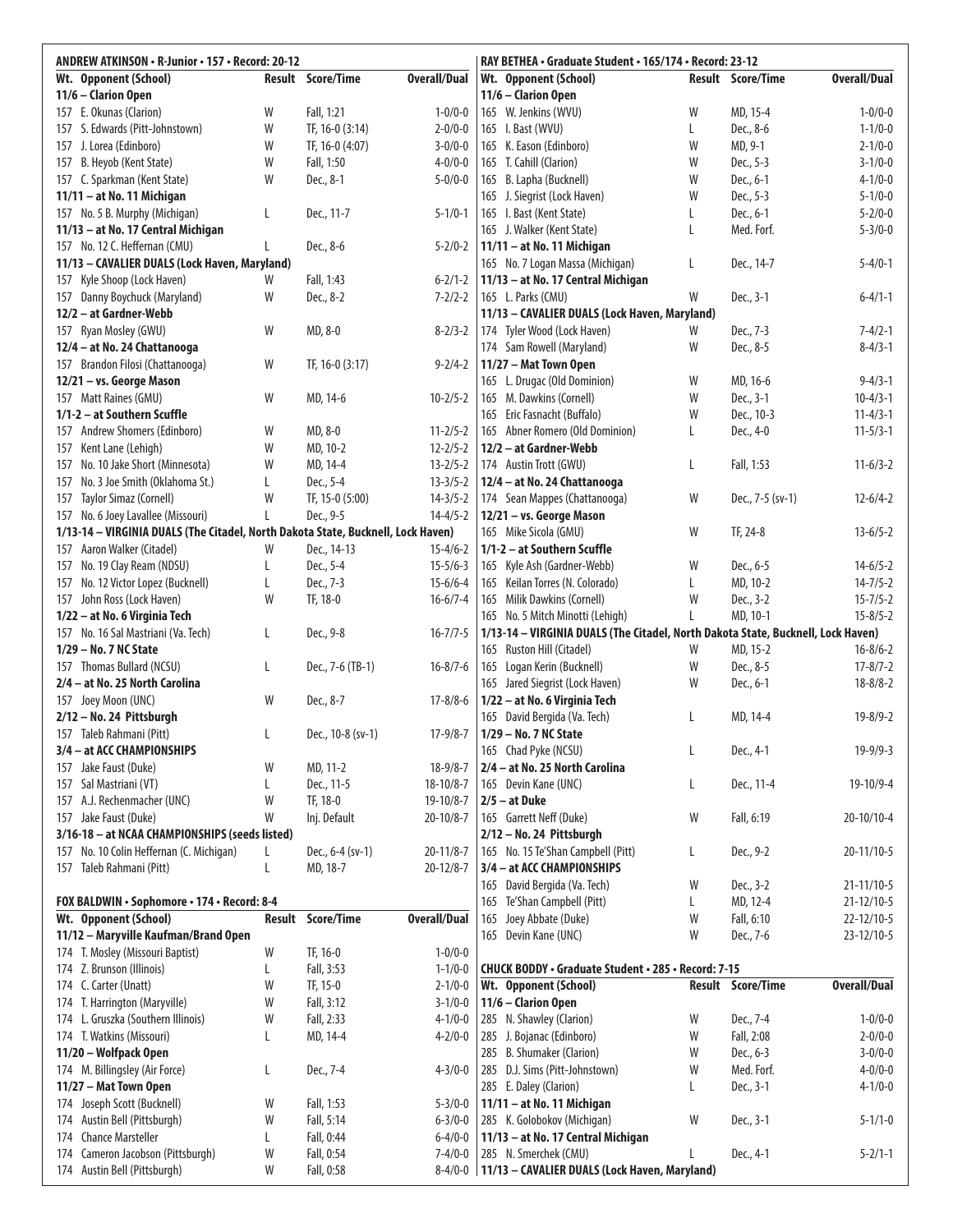| 285 Youssif Hemida (Maryland)                                                    | L | Dec., 3-1 (sv-1)         | $5 - 3/1 - 2$                     |     | 141 No. 11 Randy Cruz (Lehigh)                                                   | W  | Fall, 4:36               | $23 - 4/15 - 1$                  |
|----------------------------------------------------------------------------------|---|--------------------------|-----------------------------------|-----|----------------------------------------------------------------------------------|----|--------------------------|----------------------------------|
| 11/12 - Mat Town Open                                                            |   |                          |                                   |     | 141 No. 14 Tommy Thorn (Minnesota)                                               | W  | Dec., 5-2                | $24 - 4/15 - 1$                  |
| 285 Tommy Killoran (Kurtztown)                                                   | W | Dec., 3-1                | $6 - 3/1 - 2$                     |     | 141 No. 10 Bryce Meredith (Wyoming)                                              | W  | Dec., 10-7               | $25 - 4/15 - 1$                  |
| 285 Michael Hughes (Hofstra)                                                     | L | TF, 17-1                 | $6 - 4/1 - 2$                     |     | 141 No. 1 Dean Heil (Okla. State)                                                | L  | Dec., 6-3                | $25 - 5/15 - 1$                  |
| 285 Austin Knies (Virginia)                                                      | W | Dec., 3-2                | $7 - 4/1 - 2$                     |     |                                                                                  |    |                          |                                  |
| 285 Brad Emerick (Lock Haven)                                                    | L | Dec., 6-0                | $7 - 5/1 - 2$                     |     | CAM HARRELL • RS-Freshman• 165 • Record: 7-6                                     |    |                          |                                  |
| 12/2 - at Gardner-Webb                                                           |   |                          |                                   |     | Wt. Opponent (School)                                                            |    | <b>Result Score/Time</b> | <b>Overall/Dual</b>              |
| 285 Boyce Cornwell (GWU)                                                         | L | Dec., $6-4$ (sv-1)       | $7 - 6/1 - 3$                     |     | 11/13 - CAVALIER DUALS (Lock Haven, Maryland)                                    |    |                          |                                  |
| 12/21 - vs. George Mason                                                         |   |                          |                                   |     | 165 Jared Siegrist (Lock Haven)                                                  |    | Fall, 7:38               | $0 - 1/0 - 1$                    |
| 285 Matt Voss (GMU)                                                              | L | Dec., 8-3                | $7 - 7/1 - 4$                     |     | 165 Patrick Gerish (Maryland)                                                    | W  | MD, 16-7                 | $1 - 1/1 - 1$                    |
| 1/1-2 - at Southern Scuffle                                                      |   |                          |                                   |     | 12/2 - at Gardner-Webb                                                           |    |                          |                                  |
| 285 Craig Scott (Cornell)                                                        |   | Dec., 4-2                | $7 - 8/1 - 4$                     |     | 165 No. 12 Tyler Marinelli (GWU)                                                 | L  | Dec., 3-1                | $1 - 2/1 - 2$                    |
| 285 Connor Tolley (Chattanooga)                                                  |   | Dec., 4-2                | $7-9/1-4$                         |     | 12/4 - at No. 24 Chattanooga                                                     |    |                          |                                  |
| 1/13-14 - VIRGINIA DUALS (The Citadel, North Dakota State, Bucknell, Lock Haven) |   |                          |                                   |     | 165 Justin Lampe (Chattanooga)                                                   | W  | Fall, 6:47               | $2 - 2/2 - 2$                    |
| 285 Daniel Stibral (NDSU)                                                        |   | Fall, 1:23               | $7 - 10/1 - 5$                    |     | 12/17 - Cleveland State Open                                                     |    |                          |                                  |
| 285 Tyler Greene (Bucknell)                                                      | L | Dec., 6-4                | $7 - 11/1 - 6$                    |     | 165 Fritz Schierl (Ohio State)                                                   | W  | Dec., 11-5               | $3 - 2/2 - 2$                    |
| 1/29 - No. 7 NC State                                                            |   |                          |                                   |     | 165 Trace Thome (Unattached)                                                     | W  | Dec., 8-5                | $4 - 2/2 - 2$                    |
| 285 Mike Kosoy (NCSU)                                                            | L | MD, 12-4                 | $7 - 12/1 - 7$                    |     | 165 Devan Marry (Eastern Michigan)                                               | L  | Dec., 9-4                | $4 - 3/2 - 2$                    |
| 2/19 - U.S. Collegiate Championships                                             |   |                          |                                   |     | 165 Thomas Flitz (App. State)                                                    | W  | Dec., 5-2                | $5 - 3/2 - 2$                    |
| 285 Rylee Streifel (Minnesota)                                                   | L | Dec., 2-0                | $7 - 13/1 - 7$                    |     | 165 John Vaughn (Cleveland State)                                                | W  | Dec., 5-2                | $6 - 3/2 - 2$                    |
| 285 Tyler Love (Virginia)                                                        | L | Dec., 4-2 (sv-3)         | $7 - 14/1 - 7$                    |     | 165 D.J. Hollingshead (Bucknell)                                                 |    | Med. Forf.               | $6 - 3/2 - 2$                    |
| 285 Matt Wagner (Air Force)                                                      | L | Dec., 6-2                | $7 - 15/1 - 7$                    |     | 1/1-2 - at Southern Scuffle                                                      |    |                          |                                  |
|                                                                                  |   |                          |                                   |     | 165 Justin Lampe (Chattanooga)                                                   | W  | Dec., 9-3                | $7 - 3/2 - 2$                    |
| GEORGE DICAMILLO · RS-Senior · 141 · Record: 25-5                                |   |                          |                                   |     | 165 Nick Wanzek (Minnesota)                                                      | L  | MD, 10-1                 | $7 - 4/2 - 2$                    |
| Wt. Opponent (School)                                                            |   | Result Score/Time        | <b>Overall/Dual</b>               |     | 165 Forrest Przybysz (App. State)                                                |    | MD, 14-3                 | $7 - 5/2 - 2$                    |
| 11/5 at NWCA All-Star Classic                                                    |   |                          |                                   |     | 1/13-14 - VIRGINIA DUALS (The Citadel, North Dakota State, Bucknell, Lock Haven) |    |                          |                                  |
| 141 No. 15 B. Zacherl (Clarion)                                                  | W | Dec., 4-3                | $1 - 0/0 - 0$                     |     | 165 Andrew Fogarty (NDSU)                                                        | L  | Inj. Default             | $7 - 6/2 - 3$                    |
| $11/11 - at No. 11$ Michigan                                                     |   |                          |                                   |     |                                                                                  |    |                          |                                  |
| 141 S. Profaci (Michigan)                                                        | W | Dec., 12-6               | $2 - 0/1 - 0$                     |     | LOUIE HAYES · Freshman · 125 · Record: 18-8                                      |    |                          |                                  |
| 11/13 - at No. 17 Central Michigan                                               |   |                          |                                   |     | Wt. Opponent (School)                                                            |    | Result Score/Time        | <b>Overall/Dual</b>              |
| 141 M. Smith (CMU)                                                               | W | MD, 13-4                 | $3 - 0/2 - 0$                     |     | 11/6 - Clarion Open                                                              |    |                          |                                  |
| 11/13 - CAVALIER DUALS (Lock Haven, Maryland)                                    |   |                          |                                   |     | 125 B. Loperfido (Lock Haven)                                                    | W  | MD, 19-6                 | $1 - 0/0 - 0$                    |
| 141 No. 20 Ronald Perry (Lock Haven)                                             | W | MD, 17-7                 | $4 - 0/3 - 0$                     |     | 125 D. Dickson (Kent State)                                                      | W  | Dec., 7-1                | $2 - 0/0 - 0$                    |
| 141 Billy Rappo (Maryland)                                                       | W | MD, 12-2                 | $5 - 0/4 - 0$                     |     | 125 J. Mueller (UVA)                                                             | L. | MD, 9-0                  | $2 - 1/0 - 0$                    |
| 12/2 - at Gardner-Webb                                                           |   |                          |                                   |     | 125 C. Butler (Clarion)                                                          | W  | TF, 17-2 (4:24)          | $3 - 1/0 - 0$                    |
| 141 Ryan Hull (GWU)                                                              | W | Fall, 2:07               | $6 - 0/5 - 0$                     |     | 125 B. Howard (Clarion)                                                          | W  | Fall, 1:43               | $4 - 1/0 - 0$                    |
| 12/4 - at No. 24 Chattanooga                                                     |   |                          |                                   |     | 11/20 - Wolfpack Open                                                            |    |                          |                                  |
| 141 Roman Boylen                                                                 | W | Fall, 2:59               | $7 - 0/6 - 0$                     |     | 125 A. Opsal (Air Force)                                                         | W  | Dec., 11-4               | $5 - 1/0 - 0$                    |
| 12/21 - vs. George Mason                                                         |   |                          |                                   |     | 125 M. Cullen (Wisconsin)                                                        | L  | Fall, 1:08               | $5 - 2/0 - 0$                    |
| 141 Tejon Anthony (GMU)                                                          | W | Dec, 16-9                | $8 - 0/7 - 0$                     |     | 12/17 - Cleveland State Open                                                     |    |                          |                                  |
| 1/1-2 - at Southern Scuffle                                                      |   |                          |                                   |     | 125 Julian Saldana (Michigan State)                                              | W  | Fall, 1:40               | $6 - 2/0 - 0$                    |
| 141 A.J. Vindici (Penn)                                                          | W | Fall, 1:34               | $9 - 0/7 - 0$                     |     | 125 Anthony Bosco (North Carolina)                                               | W  | Dec., 9-2                | $7 - 2/0 - 0$                    |
| 141 Jaydin Eierman (Missouri)                                                    | W | Fall, 4:03               | $10 - 0/7 - 0$                    |     | 125 Kyle Norstrem (Virginia Tech)                                                | W  | Dec., 4-3                | $8 - 2/0 - 0$                    |
| 141 Tristan Moran (Oklahoma St.)                                                 | W | Dec., 9-4                | $11 - 0/7 - 0$                    |     | 125 Ivan McClay (Notre Dame - Ohio)                                              | L  | Dec., 3-2                | $8 - 3/0 - 0$                    |
| No. 1 Dean Heil (Oklahoma St.)<br>141                                            | L | Dec., 3-1                | $11 - 1/7 - 0$                    |     | 125 Jordan Gessner (Bucknell)                                                    | W  | MD, 13-1                 | $9 - 3/0 - 0$                    |
| Jaydin Eierman (Missouri)<br>141                                                 | W | Dec., 7-6                | $12 - 1/7 - 0$                    |     | 12/22 - Wilkes Open                                                              |    |                          |                                  |
| 141 No. 2 Joey McKenna (Stanford)                                                | L | Fall, 1:06               | $12 - 2/7 - 0$                    |     | 125 Jonathon Tropea (Rider)                                                      | W  | Fall, 6:53               | $10 - 3/0 - 0$                   |
| 1/13-14 - VIRGINIA DUALS (The Citadel, North Dakota State, Bucknell, Lock Haven) |   |                          |                                   | 125 | Johnson Mai (Columbia)                                                           | W  | Dec., 12-7               | $11 - 3/0 - 0$                   |
|                                                                                  | W | Fall, 1:16               | $13 - 2/8 - 0$                    |     | 125 Denzel Tovar (Wilkes)                                                        | W  | MD, 13-2                 | $12 - 3/0 - 0$                   |
| 141 Douglas Gudenburr (Citadel)                                                  |   |                          |                                   |     |                                                                                  |    | TF, 16-1 (4:01)          |                                  |
| Taylor Nein (NDSU)<br>141                                                        | W | Fall, 2:41<br>Dec., 12-6 | $14 - 2/9 - 0$<br>$15 - 2/10 - 0$ |     | 125 Joshua Rivera (Keystone College)<br>125 Gage Curry (American)                | W  | Dec., 7-4                | $13 - 3/0 - 0$<br>$13 - 4/0 - 0$ |
| Tyler Smith (Bucknell)<br>141                                                    | W |                          |                                   |     |                                                                                  | L  |                          |                                  |
| 141 Lewis Williams (Lock Haven)                                                  | W | Fall, 2:32               | $16 - 2/11 - 0$                   |     | 125 Brendan Calas (Rider)                                                        | W  | Fall, 6:05               | $14 - 4/0 - 0$                   |
| 1/22 – at No. 6 Virginia Tech                                                    |   |                          |                                   |     | 1/1-2 - at Southern Scuffle                                                      |    |                          |                                  |
| 141 Brendan Ryan (Va. Tech)                                                      | W | Forfeit                  | $17 - 2/12 - 0$                   |     | 125 No. 12 Nick Piccininni (Oklahoma St.)                                        | L  | Dec., 7-2                | $14 - 5/0 - 0$                   |
| 1/29 - No. 7 NC State                                                            |   |                          |                                   |     | 125 No. 3 Dylan Peters (Northern Iowa)                                           | W  | Dec., 12-6               | $15 - 5/0 - 0$                   |
| 141 No. 2 Kevin Jack (NCSU)                                                      | L | MD, 10-1                 | $17 - 3/12 - 1$                   |     | 125 Eli Hale (Oklahoma St.)                                                      | L  | Dec., 8-3                | $15 - 6/0 - 0$                   |
| 2/4 - at No. 25 North Carolina                                                   |   |                          |                                   |     | 1/28 - Appalachian Open                                                          |    |                          |                                  |
| 141 No. 5 Joey Ward (UNC)                                                        | W | Fall, 4:15               | $18 - 3/13 - 1$                   |     | 125 Evan Quinn (Campbell)                                                        | W  | Fall, 0:53               | $16 - 6/0 - 0$                   |
| $2/5 - at Duke$                                                                  |   |                          |                                   |     | 125 Cody Hill (Chattanooga)                                                      | W  | Fall, 2:56               | $17 - 6/0 - 0$                   |
| 141 Zach Finesilver (Duke)                                                       | W | MD, 16-5                 | $19 - 3/14 - 1$                   |     | 125 No. 2 Sean Fausz (NCSU)                                                      | L  | Dec., 9-4                | $17 - 7/0 - 0$                   |
| $2/12 - No. 24$ Pittsburgh                                                       |   |                          |                                   |     | 125 Burton Aaron (Campbell)                                                      | W  | Fall, 5:39               | $18 - 7/0 - 0$                   |
| 141 Nick Zanetta (Pitt)                                                          | W | Dec., 9-3                | $20 - 3/15 - 1$                   |     | 125 Kyle Norstrem (Va. Tech)                                                     | L  | Dec., 9-7                | $18 - 8/0 - 0$                   |
| 3/4 - at ACC CHAMPIONSHIPS                                                       |   |                          |                                   |     |                                                                                  |    |                          |                                  |
| 141 No. 7 Joey Ward (UNC)                                                        | W | MD, 12-2                 | $21 - 3/15 - 1$                   |     |                                                                                  |    |                          |                                  |
| 141 No. 2 Kevin Jack (NCSU)                                                      | L | Dec., 10-4               | $21 - 4/15 - 1$                   |     |                                                                                  |    |                          |                                  |
| 3/16-18 - at NCAA CHAMPIONSHIPS (seeds listed)                                   |   |                          |                                   |     |                                                                                  |    |                          |                                  |
| 141 Christopher Carton (Iowa)                                                    | W | MD, 13-4                 | $22 - 4/15 - 1$                   |     |                                                                                  |    |                          |                                  |
|                                                                                  |   |                          |                                   |     |                                                                                  |    |                          |                                  |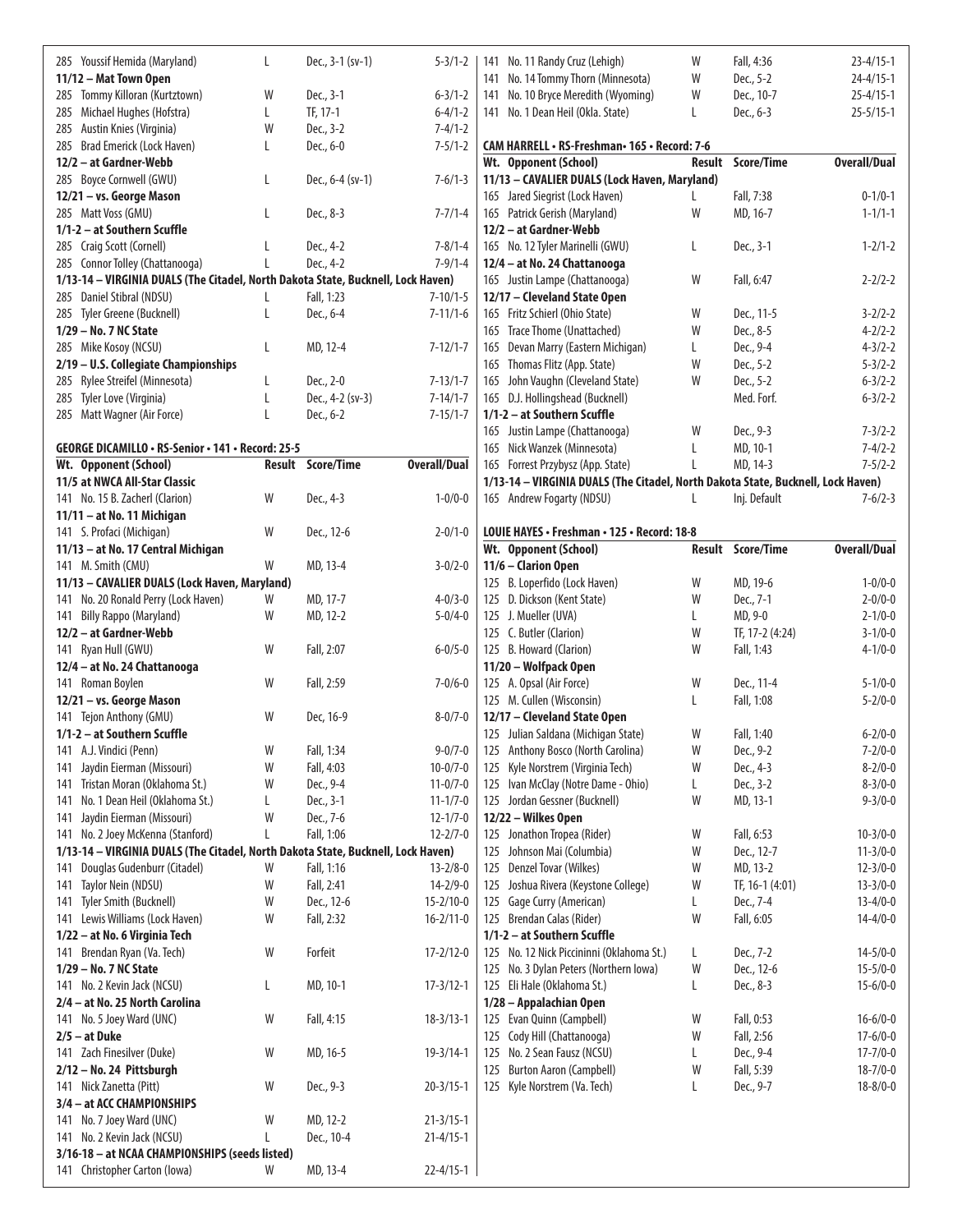| DREW HULL · R-Junior · 165/174/184 · Record: 6-3                                 |        |                                    |                     |     | 149 Xaviel Ramos (Duke)                                                          | W | MD, 10-2                 | $17-10/7-7$         |
|----------------------------------------------------------------------------------|--------|------------------------------------|---------------------|-----|----------------------------------------------------------------------------------|---|--------------------------|---------------------|
| Wt. Opponent (School)                                                            | Result | Score/Time                         | <b>Overall/Dual</b> |     | 2/12 - No. 24 Pittsburgh                                                         |   |                          |                     |
| 11/6 - Clarion Open                                                              |        |                                    |                     |     | 149 Mikey Racciato (Pitt)                                                        | L | Dec., 6-4 (sv-1)         | $17-11/7-8$         |
| 165 D. Ridgeway (Mercyhurst North East)                                          | W      | TF, 16-0 (3:41)                    | $1 - 0/0 - 0$       |     | 2/19 - U.S. Collegiate Championships                                             |   |                          |                     |
| 165 K. Byland (Kent State)                                                       | W      | MD, 12-3                           | $2 - 0/0 - 0$       |     | 149 Jake Kurzhals (Air Force)                                                    | W | TF, 17-2 (4:44)          | $18 - 11/7 - 8$     |
| 165 A. Bell (Pitt)                                                               | W      | Forfeit                            | $3 - 0/0 - 0$       |     | 149 Zach Martinez (N. Colorado)                                                  | W | MD, 10-2                 | $19-11/7-8$         |
| 165 I. Bast (Kent State)                                                         | W      | Dec., 5-4                          | $4 - 0/0 - 0$       |     | 149 Carson Brolsma (Minnesota)                                                   | W | Dec., 3-0                | $20 - 11/7 - 8$     |
| 165 E. Delong<br>12/21 - vs. George Mason                                        | L      | Dec., 7-1                          | $4 - 1/0 - 0$       |     | 3/4 - at ACC CHAMPIONSHIPS<br>149 Robert Lee (Pitt)                              | W | MD, 11-1                 | $21 - 11/7 - 8$     |
| 184 Austin Harrison (GMU)                                                        | W      | Dec, 8-7                           | $5 - 1/1 - 0$       | 149 | No. 6 Solomon Chishko (VT)                                                       | L | Dec., 3-1                | $21 - 12/7 - 8$     |
| 1/1-2 - at Southern Scuffle                                                      |        |                                    |                     |     | 149 Xaviel Ramos (Duke)                                                          | W | MD, 18-7                 | $22 - 12/7 - 8$     |
| 174 Jordan Rogers (Oklahoma St.)                                                 | L      | Fall, 1:27                         | $5 - 2/1 - 0$       |     | 149 No. 8 Sam Speno (NCSU)                                                       | W | Dec., 6-3                | $23 - 12/7 - 8$     |
| 174 Martin Duane (Citadel)                                                       | W      | TF, 16-1 (4:23)                    | $6 - 2/1 - 0$       |     | 3/16-18 - at NCAA CHAMPIONSHIPS (seeds listed)                                   |   |                          |                     |
| 174 Dylan Wisman (Missouri)                                                      | L      | Fall, 3:39                         | $6 - 3/1 - 0$       |     | 149 No. 15 Kenny Theobald (Rutgers)                                              | L | Dec., 8-2                | $23 - 13/7 - 8$     |
|                                                                                  |        |                                    |                     |     | 149 Cole Mendenhall (Wyoming)                                                    | L | Dec., 4-1                | $23 - 14/7 - 8$     |
| AUSTIN KNIES • R-Freshman • 285 • Record: 2-4                                    |        |                                    |                     |     |                                                                                  |   |                          |                     |
| Wt. Opponent (School)                                                            | Result | Score/Time                         | <b>Overall/Dual</b> |     | TYLER LOVE • R-Freshman • 197/285 • Record: 15-22                                |   |                          |                     |
| 11/6 - Clarion Open                                                              |        |                                    |                     |     | Wt. Opponent (School)                                                            |   | <b>Result Score/Time</b> | <b>Overall/Dual</b> |
| 285 B. Emerick (Lock Haven)                                                      | L      | Dec., 4-0                          | $0 - 1/0 - 0$       |     | 11/6 - Clarion Open                                                              |   |                          |                     |
| 285 N. Shawley (Clarion)                                                         | W      | Dec., 9-5                          | $1 - 1/0 - 0$       |     | 197 T. Oliver (Pitt-Johnstown)                                                   | W | MD, 15-4                 | $1 - 0/0 - 0$       |
| 285 D. Nye (Kent State)                                                          | L      | Fall, 1:26                         | $1 - 2/0 - 0$       |     | 197 J. Aiello (UVA)                                                              | L | Dec., 5-3                | $1 - 1/0 - 0$       |
| 11/27 - Mat Town Open                                                            |        |                                    |                     |     | 197 M. Fitzgerald (Pitt-Johnstown)                                               | W | Dec., 8-3                | $2 - 1/0 - 0$       |
| 285 Craig Scott (Cornell)                                                        | L      | TF, 16-0                           | $1 - 3/0 - 0$       |     | 197 L. Chestnut (Pitt)                                                           | W | MD, 12-2                 | $3 - 1/0 - 0$       |
| 285 John Barlow (Kurtztown)                                                      | W      | Dec., 10-3                         | $2 - 3/0 - 0$       |     | 197 T. Sponseller (Lock Haven)                                                   | W | Med. Forf.               | $4 - 1/0 - 0$       |
| 295 Chuck Boddy (Virginia)                                                       | L      | Dec., 3-2                          | $2 - 4/0 - 0$       |     | 197 J. Aiello (UVA)                                                              | W | MD, 14-6                 | $5 - 1/0 - 0$       |
|                                                                                  |        |                                    |                     |     | 11/13 - CAVALIER DUALS (Lock Haven, Maryland)                                    |   |                          |                     |
| SAM KRIVUS • R-Freshman • 149 • Record: 23-14                                    |        |                                    |                     |     | 285 Thomas Haines (Lock Haven)                                                   | L | MD, 15-1                 | $5 - 2/0 - 1$       |
| Wt. Opponent (School)                                                            | Result | <b>Score/Time</b>                  | <b>Overall/Dual</b> |     | 12/4 - at No. 24 Chattanooga                                                     |   |                          |                     |
| 11/1 - Clarion Open                                                              | W      |                                    | $1 - 0/0 - 0$       |     | 285 No. 14 Jared Johnson (Chattanooga)                                           | L | MD, 8-0                  | $5 - 3/0 - 2$       |
| 149 S. Caruso (Unrostered)<br>149 C. Decker (Pitt)                               | W      | TF, 24-8 (4:50)<br>TF, 16-1 (3:44) | $2 - 0/0 - 0$       |     | 12/17 - Cleveland State Open<br>285 Eric Conquest (Lake Erie College)            | W | Dec., 4-2 (SV-1)         | $6 - 3/0 - 2$       |
| 149 M. Bartolo (Clarion)                                                         | W      | Dec., 8-3                          | $3 - 0/0 - 0$       |     | 285 Cole Jones (Indiana)                                                         | W | Dec., 5-2                | $7 - 3/0 - 2$       |
| 149 K. Shoop (Lock Haven)                                                        | W      | Dec., 10-5                         | $4 - 0/0 - 0$       |     | 285 Boyce Cornwell (Gardner-Webb)                                                | L | MD, 12-3                 | $7 - 4/0 - 2$       |
| 11/11 - at No. 11 Michigan                                                       |        |                                    |                     |     | 285 Andrew Dunn (Virginia Tech)                                                  | L | Dec., 5-2                | $7 - 5/0 - 2$       |
| 149 Z. Hall (Michigan)                                                           | L      | Dec., 4-2                          | $4 - 1/0 - 1$       |     | 12/22 - Wilkes Open                                                              |   |                          |                     |
| 11/13 - at No. 17 Central Michigan                                               |        |                                    |                     |     | 285 Michael Rogers (NC State)                                                    | W | Dec., 7-5                | $8 - 5/0 - 2$       |
| 149 No. 8 J. Oliver (CMU)                                                        |        | Dec., 8-6                          | $4 - 2/0 - 2$       |     | 285 Ryan Cloud (Rider)                                                           | W | Med. Forf.               | $9 - 5/0 - 2$       |
| 11/13 - CAVALIER DUALS (Lock Haven, Maryland)                                    |        |                                    |                     |     | 285 Mauro Correnti (Rider)                                                       | L | Dec., 3-1 (sv-1)         | $9 - 6/0 - 2$       |
| 149 Patrick Duggan (Lock Haven)                                                  | W      | Dec., 6-1                          | $5 - 2/1 - 2$       |     | 285 Jake Scanlan (American)                                                      | W | Fall, 3:36               | $10 - 6/0 - 2$      |
| 149 No. 17 Alfred Bannister (Maryland)                                           | L      | Dec., 2-1 (TB-1)                   | $5 - 3/1 - 3$       |     | 285 Jake Lill (Wyo. Seminary Prep)                                               | W | TF, 22-7 (4:45)          | $11-6/0-2$          |
| 12/2 - at Gardner-Webb                                                           |        |                                    |                     |     | 1/1-2 - at Southern Scuffle                                                      |   |                          |                     |
| 149 Chris Vasser (GWU)                                                           | L      | Dec., 2-0                          | $5 - 4/1 - 4$       |     | 285 No. 13 Doug Vollaro (Lehigh)                                                 | L | Dec., 2-1                | $11 - 7/0 - 2$      |
| 12/4 - at No. 24 Chattanooga                                                     |        |                                    |                     |     | 285 Corey Daniel (North Carolina)                                                | L | Dec., 4-2                | $11 - 8/0 - 2$      |
| 149 Dylanger Potter (Chattanooga)                                                | W      | Dec., 9-3                          | $6 - 4/2 - 4$       |     | 1/7 - Franklin & Marshall Open                                                   |   |                          |                     |
| 12/17 - Cleveland State Open                                                     |        |                                    |                     |     | 285 Brylee Shumaker (Clarion)                                                    | L | Dec., 4-3                | $11-9/0-2$          |
| 149 Ryan Ford (Cleveland State)                                                  | W      | Dec., 7-3 (SV-1)                   | $7 - 4/0 - 0$       |     | 285 Brad Emerick (Lock Haven)                                                    | L | Dec., 5-0                | $11 - 10/0 - 2$     |
| Aaron Rehfeldt (Ohio State)<br>149                                               | W      | TF, 22-4 (4:06)                    | $8 - 4/0 - 0$       |     | 1/13-14 - VIRGINIA DUALS (The Citadel, North Dakota State, Bucknell, Lock Haven) |   |                          |                     |
| Luke Gardner (Penn State)<br>149                                                 | W      | Dec., 3-0                          | $9 - 4/0 - 0$       |     | 285 Joseph Bexley (Citadel)                                                      | W | Dec., 8-6                | $12 - 10/1 - 2$     |
| 149 Christopher Vassar (Gardner-Webb)                                            | L<br>W | Dec., 4-3 (TB-1)                   | $9 - 5/0 - 0$       |     | 285 Thomas Haines (Lock Haven)                                                   | L | Fall, 6:18               | $12 - 11/1 - 3$     |
| Seth Hogue (Bucknell)<br>149<br>1/1-2 - at Southern Scuffle                      |        | MD, 13-2                           | $10 - 5/0 - 0$      |     | 1/22 - at No. 6 Virginia Tech<br>285 No. 3 Ty Walz (Va. Tech)                    | L | MD, 22-8                 | $12 - 12/1 - 4$     |
| 149 Christopher Vassar (Gardner-Webb)                                            | W      | Dec., 4-2                          | $11-5/2-4$          |     | 1/28 - Appalachian Open                                                          |   |                          |                     |
| Grant Lamont (Utah Valley)<br>149                                                | W      | Dec., 8-1                          | $12 - 5/2 - 4$      |     | 285 Jackson Price (Gardner-Webb)                                                 | W | TF, 18-3(5:23)           | $13 - 12/1 - 4$     |
| Ty Buckiso (Citadel)<br>149                                                      | L      | Dec., 3-1                          | $12 - 6/2 - 4$      |     | 285 Connor Tolley (Chattanooga)                                                  | W | Dec., 6-5                | $14 - 12/1 - 4$     |
| 149 Luke Stewart (Campbell)                                                      | L      | Dec., 4-3                          | $12 - 7/2 - 4$      |     | 285 Michael Rogers (NCSU)                                                        | L | Dec., 7-4                | $14 - 13/1 - 4$     |
| 1/13-14 - VIRGINIA DUALS (The Citadel, North Dakota State, Bucknell, Lock Haven) |        |                                    |                     |     | 285 Cary Miller (App. State)                                                     | L | Dec., 4-3 (sv-1)         | $14 - 14/1 - 4$     |
| Tyler Buckiso (Citadel)<br>149                                                   | W      | Dec., 3-2                          | $13 - 7/3 - 4$      |     | 2/4 - at No. 25 North Carolina                                                   |   |                          |                     |
| Mitchell Friedman (NDSU)<br>149                                                  | L      | Dec., 6-4                          | $13 - 8/3 - 5$      |     | 285 Cory Daniel (UNC)                                                            | L | Dec., 7-2                | $14 - 15/1 - 5$     |
| Seth Hogue (Bucknell)<br>149                                                     | W      | Dec., 7-1                          | $14 - 8/4 - 5$      |     | $2/5 - at Duke$                                                                  |   |                          |                     |
| Kyle Shoop (Lock Haven)<br>149                                                   | W      | Dec., 6-1                          | $15 - 8/5 - 5$      |     | 285 No. 4 Jacob Kaspar                                                           | L | MD, 13-3                 | $14 - 16/1 - 6$     |
| 1/22 - at No. 6 Virginia Tech                                                    |        |                                    |                     |     | 2/12 - No. 24 Pittsburgh                                                         |   |                          |                     |
| 149 Mattheos Lozier (Va. Tech)                                                   | W      | MD, 11-3                           | $16 - 8/6 - 5$      |     | 285 No 20 Ryan Solomon (Pitt)                                                    | L | MD, 11-1                 | $14 - 17/1 - 7$     |
| 1/29 - No. 7 NC State                                                            |        |                                    |                     |     | 2/19 - U.S. Collegiate Championships                                             |   |                          |                     |
| 149 No. 9 Sam Speno (NCSU)                                                       | L      | Dec., 7-3                          | $16 - 9/6 - 6$      |     | 285 Matt Wagner (Air Force)                                                      | L | Dec., 6-2                | $14 - 18/1 - 7$     |
| 2/4 - at No. 25 North Carolina                                                   |        |                                    |                     |     | 285 Chuck Boddy (Virginia)                                                       | W | Dec., 4-2 (sv-3)         | $15 - 18/1 - 7$     |
| 149 Troy Heilmann (UNC)                                                          | L      | Dec., 2-0                          | $16-10/6-7$         | 285 | Rylee Streifel (Minnesota)                                                       | L | TF, 15-0 (3:20)          | $15-19/1-7$         |
| $2/5 - at Duke$                                                                  |        |                                    |                     |     | 3/4 - at ACC CHAMPIONSHIPS                                                       |   |                          |                     |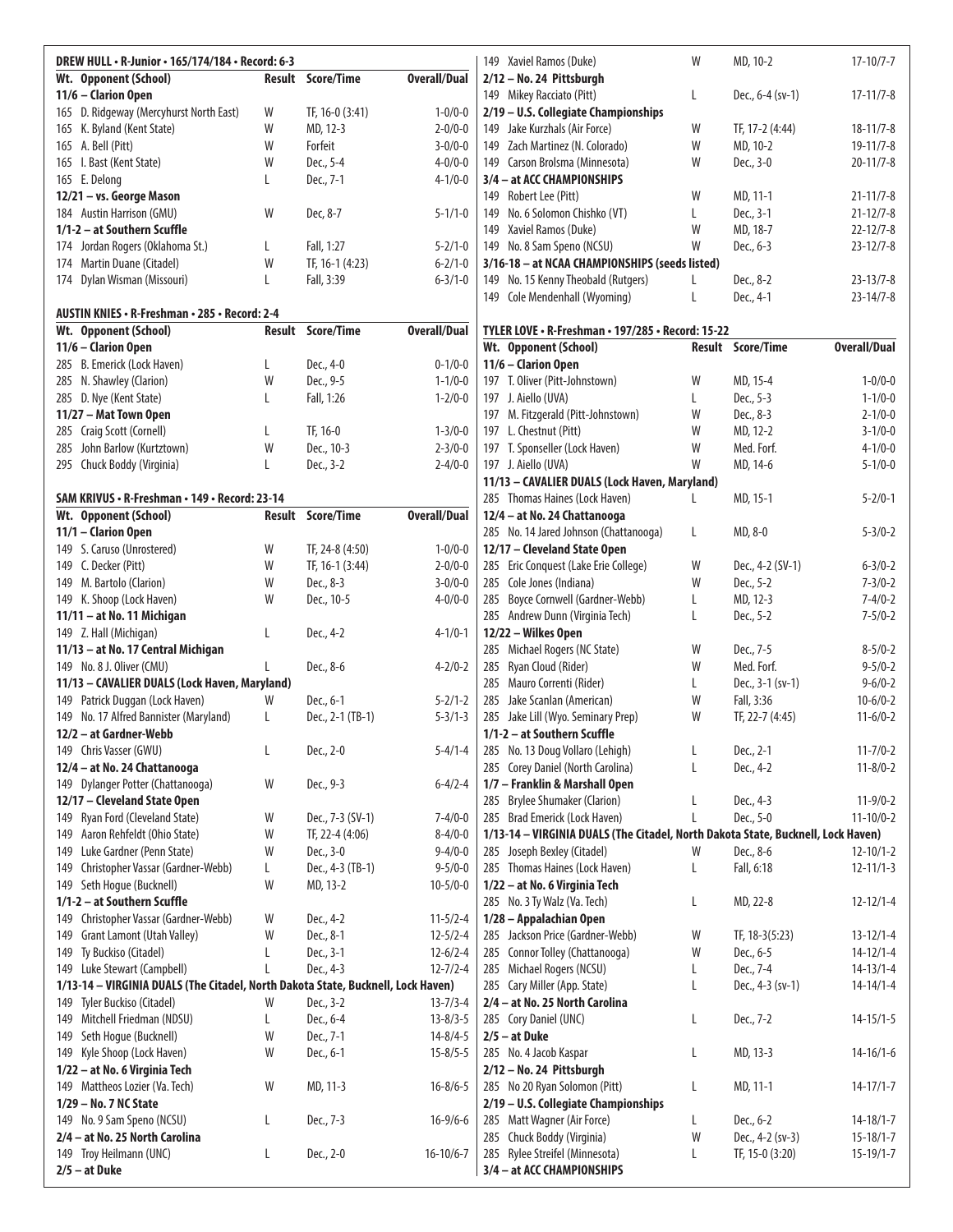| 285 Ryan Solomon (Pitt)                                                          | L      | TF, 17-1                 | $15 - 20/1 - 7$                | 149 Alex Murray (Pittsburgh)                                                     | W  | Dec., 6-2             | $3-4/0-0$                      |
|----------------------------------------------------------------------------------|--------|--------------------------|--------------------------------|----------------------------------------------------------------------------------|----|-----------------------|--------------------------------|
| 285 Cory Daniel (UNC)                                                            | L      | Dec., 1-0                | $15 - 21/1 - 7$                | Pat Duggan (Lock Haven)<br>149                                                   | W  | Dec., 3-2             | $4 - 4/0 - 0$                  |
| 285 Mike Kosoy (NCSU)                                                            | L      | Dec., 6-3                | $15 - 22/1 - 7$                | 149 Will Verallis (Old Dominion)                                                 | L  | Dec., 3-1             | $4 - 5/0 - 0$                  |
|                                                                                  |        |                          |                                | 12/4 - Cyclone Open                                                              |    |                       |                                |
| <b>CHANCE MCCLURE · R-Sophomore · 197 · Record: 15-17</b>                        |        |                          |                                | Kyle Mock (Nassau CC)<br>149                                                     | W  | Fall, 2:26            | $5 - 5/0 - 0$                  |
| Wt. Opponent (School)                                                            |        | <b>Result Score/Time</b> | <b>Overall/Dual</b>            | 149<br>Toby Hague (Nassau CC)                                                    | W  | Dec., 5-3             | $6 - 5/0 - 0$                  |
| 11/6 - Clarion Open                                                              |        |                          |                                | Ryan Kemmerer (Temple)<br>149                                                    | L  | Dec., 4-2             | $6 - 6/0 - 0$                  |
| 197 D. Phipps (Bucknell)                                                         | W      | Dec., 6-3                | $1 - 0/0 - 0$                  | Toby Hague (Nassau CC)<br>149                                                    | L  | Fall, 6:55            | $6 - 7/0 - 0$                  |
| 197 T. Sponseller (Lock Haven)                                                   | W      | Dec., 5-2                | $2 - 0/0 - 0$                  | 12/17 - Cleveland State Open                                                     |    |                       |                                |
| 197 S. Suglio (Kent State)                                                       | W      | Dec., 6-3                | $3 - 0/0 - 0$                  | 149 Joby Armenta (Gardner-Webb)                                                  | W  | Dec., 3-0             | $7 - 7/0 - 0$                  |
| 11/11 - at No. 11 Michigan                                                       |        |                          |                                | Seth Hogue (Bucknell)<br>149                                                     | L  | Dec., 3-2             | $7 - 8/0 - 0$                  |
| 197 J. Striggow (Michigan)                                                       | L      | Dec., 7-2                | $3 - 1/0 - 1$                  | Collin Toggas (Ohio)<br>149                                                      | W  | Dec., 2-0             | $8 - 8/0 - 0$                  |
| 11/13 - at No. 17 Central Michigan                                               |        |                          |                                | Tyler Meisinger (Michigan)<br>149                                                | W  | Dec., 8-2             | $9 - 8/0 - 0$                  |
| 197 A. Severn (CMU)                                                              |        | Dec., 6-1                | $3 - 2/0 - 2$                  | 149 Malik Amine (Michigan)                                                       | L  | Dec., 6-3             | $9 - 9/0 - 0$                  |
| 11/13 - CAVALIER DUALS (Lock Haven, Maryland)                                    |        |                          |                                | 12/22 - Wilkes Open                                                              |    |                       |                                |
| 197 Adam Mackie (Lock Haven)                                                     |        | Dec., 7-4                | $3 - 3/0 - 3$                  | Matthew Chan (Chicago)<br>149                                                    | W  | Fall, 0:44            | $10-9/0-0$                     |
| 197 David-Brian Whisler (Maryland)                                               | L      | Dec., 7-4                | $3-4/0-4$                      | 149<br>Jon Mele (Lehigh)                                                         | W  | Dec., 5-3             | $11-9/0-0$                     |
| 12/2 - at Gardner-Webb                                                           |        |                          |                                | Shaun Wilson (Unattached)<br>149                                                 | W  | Dec., 3-1             | $12 - 9/0 - 0$                 |
| 197 Payton Mills (GWU)                                                           | W      | MD, 10-2                 | $4 - 4/1 - 4$                  | Kyle Brady (Sacred Heart)<br>149                                                 | L  | Dec., 2-1             | $12 - 10/0 - 0$                |
| 12/4 - at No. 24 Chattanooga                                                     |        |                          |                                | 149 Adam Whitesell (Maryland)                                                    | L  | Dec., 5-2             | $12 - 11/0 - 0$                |
| 197 Clay Dent (Chattanooga)                                                      | L      | Dec., 6-1                | $4 - 5/1 - 5$                  | 1/7 - Franklin & Marshall Open                                                   |    |                       |                                |
| 12/17 - Cleveland State Open                                                     |        |                          |                                | 149<br>Aaron Kruk (Harvard)                                                      | W  | Fall, 2:31            | $13 - 11/0 - 0$                |
| 197 Ayoola Olapo (Michigan)                                                      | L      | Dec., 6-2                | $4 - 6/1 - 5$                  | David Kelly (Bucknell)<br>149                                                    | W  | Dec., 7-0             | $14 - 11/0 - 0$                |
| 197 Dylan Cook (Virginia Tech)                                                   | L      | Inj. Def.                | $4 - 7/1 - 5$                  | Ryan Kemmerer (Temple)<br>149                                                    | L  | Dec., 2-1 (TB-1)      | $14 - 12/0 - 0$                |
| 12/21 - vs. George Mason                                                         |        |                          |                                | Sam Butler (F&M)<br>149                                                          | W  | Dec., 7-3             | $15 - 12/0 - 0$                |
| 197 Matt Meadows (GMU)                                                           | W      | Dec., 8-3                | $5 - 7/2 - 5$                  | Matthoe Lozier (Virginia Tech)<br>149                                            | L  | Dec., 4-2 (sv-2)      | $15 - 13/0 - 0$                |
| 1/1-2 - at Southern Scuffle                                                      |        |                          |                                | 1/14 - Shorty Hitchcock Memorial                                                 |    |                       |                                |
| 197 No. 5 Preston Weigel (Oklahoma St.)                                          | L      | MD, 11-0                 | $5 - 8/2 - 5$                  | Sawyer Davidson (UNC)<br>149                                                     | W  | Dec., 6-1             | $16 - 13/0 - 0$                |
| 197 Austin McNeill (Campbell)                                                    | W      | Dec., 5-4                | $6 - 8/2 - 5$                  | 149 Lucas Ortiz                                                                  | W  | Dec., 8-3             | $17-13/0-0$                    |
| 197 Anthony McLaughlin (Air Force)                                               | L      | Dec., 5-2                | $6 - 9/2 - 5$                  | Matthew Kelly (Army)<br>149                                                      | L  | MD, 10-1              | $17 - 14/0 - 0$                |
| 1/13-14 - VIRGINIA DUALS (The Citadel, North Dakota State, Bucknell, Lock Haven) |        |                          |                                | 149<br>Collin Glorioso                                                           | W  | Dec., 3-1             | $18-14/0-0$                    |
| 197 Sawyer Root (Citadel)                                                        | L      | Dec., 4-2                | $6 - 10/2 - 6$                 | 149<br>Jon Errico (Penn)                                                         | W  | Dec., 3-2             | 19-14/0-0                      |
| 197 Cordell Eaton (NDSU)                                                         | L      | Dec., 3-2                | $6 - 11/2 - 7$                 | 149 Kennedy Monday (UNC)                                                         | L  | Dec., 4-0             | $19 - 15/0 - 0$                |
| No. 16 Tom Sleigh (Bucknell)<br>197                                              | L      | Dec., 5-2                | $6 - 12/2 - 8$                 | 1/28 - Appalachian Open                                                          |    |                       |                                |
| Tristan Sponseller (Lock Haven)<br>197                                           | W      | Dec., 8-2                | $7 - 12/3 - 8$                 | 149 Dante Veltri (UNC)                                                           | W  | TF, 16-0 (5:39)       | $20 - 15/0 - 0$                |
| 1/22 - at No. 6 Virginia Tech                                                    |        |                          |                                | 149<br>Brandon Leynaud (Duke)                                                    | W  | Dec., 6-0             | $21 - 15/0 - 0$                |
| 197 No. 3 Jared Haught                                                           | L      | Fall, 6:46               | $7 - 13/3 - 9$                 | Beau Donahue (NCSU)<br>149                                                       | L  | Dec., 3-2             | $21 - 16/0 - 0$                |
| 1/29 - No. 7 NC State                                                            |        |                          |                                | Brent Moore (Va. Tech)<br>149                                                    | L  | Dec., 3-0             | $21 - 17/0 - 0$                |
| 197 Malik McDonald (NCSU)                                                        | L      | Dec., 8-5                | $7 - 14/3 - 10$                | 2/26 - National Collegiate Open                                                  |    |                       |                                |
| 2/4 - at No. 25 North Carolina                                                   |        |                          |                                | Kennedy Monday (UNC)<br>149                                                      | L  | Dec., 6-0             | $21 - 18/0 - 0$                |
| 197 Daniel Chaid (UNC)                                                           | L      | Dec., 4-0                | $7 - 15/3 - 11$                | 149<br>Taylor Ortz (Clarion)                                                     | L  | Dec., 3-2             | $21 - 19/0 - 0$                |
| $2/5 - at Duke$                                                                  |        |                          |                                |                                                                                  |    |                       |                                |
| 197 Luke Farinaro (Duke)                                                         | W      | Dec., 3-2                | $8-15/4-11$                    | WILL MASON . RS-Senior . 133 . Record: 17-9                                      |    |                       |                                |
| 2/12 - No. 24 Pittsburgh                                                         |        |                          |                                | Wt. Opponent (School)                                                            |    | Result Score/Time     | <b>Overall/Dual</b>            |
| 197 John Rizzo (Pitt)                                                            | W      | Dec., 3-2                | $9 - 15/5 - 11$                | 11/11 - at No. 11 Michigan                                                       |    |                       |                                |
| 2/19 - U.S. Collegiate Championships                                             |        |                          |                                | 133 No. 10 Stevan Micic (Michigan)                                               | L  | MD, 14-4              | $0 - 1/0 - 1$                  |
| William Balow (Minnesota)<br>197                                                 | W      | Dec., 5-3                | $10-15/5-11$                   | 11/13 - at No. 17 Central Michigan                                               |    |                       |                                |
| Chance Stolz (Arizona State)<br>197                                              | W      | Fall, 4:24               | $11 - 15/5 - 11$               | 133 C. Keener (CMU)                                                              |    | Dec., 11-7            | $0 - 2/0 - 2$                  |
| Brayden Hill (Air Force)<br>197                                                  | W      | TF, 16-0 (4:04)          | $12 - 15/5 - 11$               | 11/13 - CAVALIER DUALS (Lock Haven, Maryland)                                    |    |                       |                                |
| Jacob Holschlag (N. Iowa)<br>197                                                 | W      | MF                       | $13 - 15/5 - 11$               | 133 Joe Ghione (Lock Haven)                                                      | W  | Dec., 4-1             | $1 - 2/1 - 2$                  |
| 3/4 - at ACC CHAMPIONSHIPS                                                       |        |                          |                                | 133 No. 12 Tyler Goodwin (Maryland)                                              | L  | MD, 8-0               | $1 - 3/1 - 3$                  |
| 197 John Rizzo (Pitt)                                                            | W      | Dec., 5-3                | $14 - 15/5 - 11$               | 11/27 - Mat Town Open                                                            |    |                       |                                |
| Jared Haught (Va. Tech)<br>197                                                   | L      | TF, 22-6                 | $14 - 16/5 - 11$               | 133 Andy Schutz (Bloomsburg)                                                     | W  | Dec., 7-6             | $2 - 3/1 - 3$                  |
| Luke Fairnaro (Duke)<br>197                                                      |        |                          |                                | 133 Tyshawn White (Unattached)                                                   |    |                       |                                |
| Mike McDonald (NCSU)<br>197                                                      | W      | Dec., 5-2                | $15 - 16/5 - 11$               |                                                                                  | W  | Dec., 8-5             | $3 - 3/1 - 3$                  |
|                                                                                  | L      | Dec., 4-0                | $15 - 17/5 - 11$               | 133 Josh Patrick (Rutgers)                                                       | W  | Dec., 7-6             | $4 - 3/1 - 3$                  |
|                                                                                  |        |                          |                                | 12/2 - at Gardner-Webb                                                           |    |                       |                                |
| SAM MARTINO · Freshman · 149 · Record: 21-19                                     |        |                          |                                | 133 Philip Anderson (GWU)                                                        | W  | Dec., 9-5             | $5 - 3/2 - 3$                  |
| Wt. Opponent (School)                                                            |        | Result Score/Time        | <b>Overall/Dual</b>            | 12/4 - at No. 24 Chattanooga                                                     |    |                       |                                |
| 11/6 - Clarion Open                                                              |        |                          |                                | 133 Chris Debien (Chattanooga)                                                   | W  | Fall, 2:13            | $6 - 3/3 - 3$                  |
| 149 M. Bartolo (Clarion)                                                         | L      | Dec., 4-1                | $0 - 1/0 - 0$                  | 12/21 - vs. George Mason                                                         |    |                       |                                |
| 149 M. Murphy (UVA)                                                              | L      | Dec., 3-2                | $0 - 2/0 - 0$                  | 133 Lio Quezada (GMU)                                                            | W  | MD, 12-3              | $7 - 3/4 - 3$                  |
| 11/20 - Wolfpack Open                                                            |        |                          |                                | 1/1-2 - at Southern Scuffle                                                      |    |                       |                                |
| 149 B. Donahue (NC State)                                                        | L      | Dec., 5-3                | $0 - 3/0 - 0$                  | 133 Durbin Lloren (Utah Valley)                                                  | L  | Dec., 7-3             | $7 - 4/4 - 3$                  |
| 11/27 - Mat Town Open                                                            |        |                          |                                | 133 Joantahn Ryan (Campbell)                                                     | MF |                       | $7 - 4/4 - 3$                  |
| 149 Tanner Sutton (Lock Haven)                                                   | W      | Dec., 4-0                | $1 - 3/0 - 0$                  | 1/13-14 - VIRGINIA DUALS (The Citadel, North Dakota State, Bucknell, Lock Haven) |    |                       |                                |
| 149 Ryan Diehl (Maryland)<br>149 Lucas Ortiz                                     | L<br>W | Dec., 2-1<br>Dec., 4-3   | $1 - 4/0 - 0$<br>$2 - 4/0 - 0$ | 133 Andrew Szalwinski (Citadel)<br>133 Cam Sykore (NDSU)                         | W  | MD, 17-6<br>Dec., 7-2 | $8 - 4/5 - 3$<br>$8 - 5/5 - 4$ |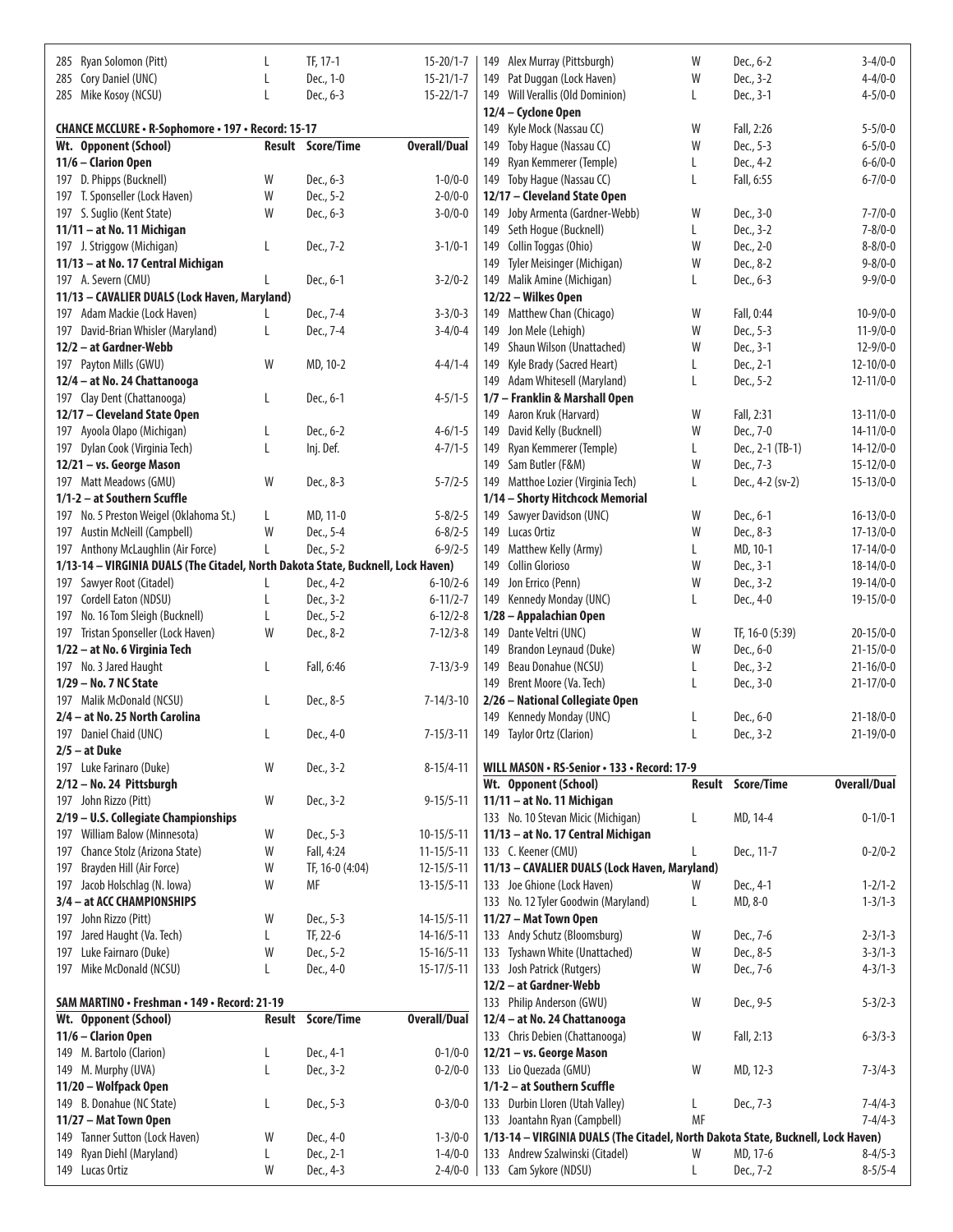| 133 Ben Bliss (Bucknell)                                                                                        | W  | Fall, 5:50               | $9 - 5/6 - 4$       | 3/16-18 - at NCAA CHAMPIONSHIPS (seeds listed)                                                                  |                                |
|-----------------------------------------------------------------------------------------------------------------|----|--------------------------|---------------------|-----------------------------------------------------------------------------------------------------------------|--------------------------------|
| 133 D.J. Fehlman (Lock Haven)                                                                                   | W  | Dec., 6-2                | $10-5/7-4$          | 125 Travis Piotrowski (Illinois)<br>TF, 16-1<br>$25 - 4/14 - 2$<br>W                                            |                                |
| 1/22 - at No. 6 Virginia Tech                                                                                   |    |                          |                     | Dec., 5-2<br>$26 - 4/14 - 2$<br>125 No. 7 Sean Russell (Edinboro)<br>W                                          |                                |
| 133 Dennis Gustafson (Va. Tech)                                                                                 | L  | MD, 8-0                  | $10-6/7-5$          | $27 - 4/14 - 2$<br>125 No. 2 Joey Dance (Va. Tech)<br>W<br>Dec., 4-2 (sv-1)                                     |                                |
| 1/29 - No. 7 NC State                                                                                           |    |                          |                     | 125 No. 6 Ethan Lizak (Minnesota)<br>$27 - 5/14 - 2$<br>L<br>Dec., 7-0                                          |                                |
| 133 No. 17 Jamal Morris (NCSU)                                                                                  | W  | Dec., 5-2                | $11-6/8-5$          | 125 No. 8 Nick Piccininni (Okla. State)<br>Med. Forf.<br>$27 - 5/14 - 2$                                        |                                |
| 2/4 - at No. 25 North Carolina                                                                                  |    |                          |                     | 125 No. 2 Joey Dance<br>Med. Forf.<br>$27 - 5/14 - 2$                                                           |                                |
| 133 Nicholas Lirette (UNC)                                                                                      | W  | Inj., Default            | $12-6/9-5$          |                                                                                                                 |                                |
| $2/5 - at Duke$                                                                                                 |    |                          |                     | MICHAEL MURPHY · Freshman · 149/157 · Record: 11-14                                                             |                                |
| 133 Cole Baumgartner (Duke)                                                                                     | W  | Dec., 8-7                | $13 - 6/10 - 5$     | <b>Overall/Dual</b><br><b>Result Score/Time</b><br>Wt. Opponent (School)<br>11/6 - Clarion Open                 |                                |
| 2/12 - No. 24 Pittsburgh<br>133 No. 8 Dom Forys (Pitt)                                                          | L  | Dec., 10-8               | $13 - 7/10 - 6$     | 149 C. Falleroni (Pitt-Johnstown)<br>L<br>Dec., 6-2                                                             | $0 - 1/0 - 0$                  |
| 2/19 - U.S. Collegiate Championships                                                                            |    |                          |                     | Dec., 3-2<br>149 S. Martino (UVA)<br>W                                                                          | $1 - 1/0 - 0$                  |
| 133 Michael Johnson (N. Colorado)                                                                               | W  | MD, 17-5                 | $14 - 7/10 - 6$     | W<br>Dec., 3-1<br>149 N. O'Dor (Kent State)                                                                     | $2 - 1/0 - 0$                  |
| 133 Chance Ikei (Arizona State)                                                                                 | W  | Fall, 1:49               | $15 - 7/10 - 6$     | Med. Forf.<br>149 C. Decker (Pitt)                                                                              | $2 - 1/0 - 0$                  |
| 133 Alec Apsal (Air Force)                                                                                      | W  | TF, 16-1 (5:13)          | $16 - 7/10 - 6$     | 11/20 - Wolfpack Open                                                                                           |                                |
| 3/4 - at ACC CHAMPIONSHIPS                                                                                      |    |                          |                     | 157 W. Hodges (Maryland)<br>Dec., 8-5<br>L                                                                      | $2 - 2/0 - 0$                  |
| 133 Jamal Morris (NCSU)                                                                                         | L  | Dec., 3-1                | $16 - 8/10 - 6$     | 11/27 - Mat Town Open                                                                                           |                                |
| Cole Baumgartner (Duke)<br>133                                                                                  | W  | Dec., 4-3                | $17 - 8/10 - 6$     | 157 Tommy Quinlan (Franklin & Marshall)<br>W<br>Default                                                         | $3 - 2/0 - 0$                  |
| 133 Dennis Gustafson (Va. Tech)                                                                                 | L  | MD, 16-7                 | 17-9/10-6           | Dec., 6-5<br>157 Nate Cheek (Lock Haven)<br>L                                                                   | $3 - 3/0 - 0$                  |
|                                                                                                                 |    |                          |                     | W<br>Fall, 4:10<br>157 Jack Peura (Clarion)                                                                     | $4 - 3/0 - 0$                  |
| JACK MUELLER • Freshman • 125 • Record: 27-5                                                                    |    |                          |                     | 157 Alexander Smythe (Buffalo)<br>MD, 13-4<br>L                                                                 | $4 - 4/0 - 0$                  |
| Wt. Opponent (School)                                                                                           |    | <b>Result Score/Time</b> | <b>Overall/Dual</b> | 12/17 - Cleveland State Open                                                                                    |                                |
| 11/6 - Clarion Open                                                                                             |    |                          |                     | 157 Andrew Shomers (Edinboro)<br>MD, 15-1<br>L                                                                  | $4 - 5/0 - 0$                  |
| 125 K. Stalter (Pitt-Johnstown)                                                                                 | W  | Fall, 2:01               | $1 - 0/0 - 0$       | W<br>Dec., 11-4<br>157 Louis Colonna (West Virginia)                                                            | $5 - 5/0 - 0$                  |
| 125 B. Howard (Clarion)                                                                                         | W  | TF, 16-1 (1:39)          | $2 - 0/0 - 0$       | 157 Seth Elwood (Notre Dame - Ohio)<br>L<br>Dec., 6-4                                                           | $5 - 6/0 - 0$                  |
| 125 L. Hayes (UVA)                                                                                              | W  | MD, 9-0                  | $3 - 0/0 - 0$       | 12/22 - Wilkes Open                                                                                             |                                |
| 125 J. Gromacki (Clarion)<br>11/11 - at No. 11 Michigan                                                         | W  | TF, 16-0 (6:24)          | $4 - 0/0 - 0$       | 157 Casey Mitchell (Sacred Heart)<br>L<br>MD, 10-2<br>W<br>157 Kieran Duggan (Wyo. Seminary Prep)<br>Fall, 2:32 | $5 - 7/0 - 0$<br>$6 - 7/0 - 0$ |
| 125 No. 20 A. Assad (Michigan)                                                                                  | W  | Dec., 7-4                | $5 - 0/1 - 0$       | 157 Zachary Ford (Rhode Island College)<br>W<br>TF, 20-2 (6:15)                                                 | $7 - 7/0 - 0$                  |
| 11/13 - at No. 17 Central Michigan                                                                              |    |                          |                     | W<br>157 Cole Walters (Wilkes)<br>Fall, 2:39                                                                    | $8 - 7/0 - 0$                  |
| 125 B. Fleetwood (CMU)                                                                                          | W  | Dec., 8-4                | $6 - 0/2 - 0$       | 157 Tom Page (American)<br>MD, 10-2<br>L                                                                        | $8 - 8/0 - 0$                  |
| 11/13 - CAVALIER DUALS (Lock Haven, Maryland)                                                                   |    |                          |                     | 1/1-2 - at Southern Scuffle                                                                                     |                                |
| 125 Brandon Loperfido (Lock Haven)                                                                              | W  | TF, 15-0 (4:51)          | $7 - 0/3 - 0$       | 157 Zach Elvin (Navy)<br>MD, 12-3<br>L                                                                          | $8 - 9/0 - 0$                  |
| 125 Alex Vargas (Maryland)                                                                                      | W  | TF, 17-2 (3:53)          | $8 - 0/4 - 0$       | MD, 8-0<br>157 Brandon Kingsley (Minnesota)<br>$8 - 10/0 - 0$<br>L                                              |                                |
| 12/2 - at Gardner-Webb                                                                                          |    |                          |                     | 1/7 - Franklin & Marshall Open                                                                                  |                                |
| 125 Landon LoAlbo (GWU)                                                                                         | W  | TF, 16-1                 | $9 - 0/5 - 0$       | Tyler Oberg (Columbia)<br>W<br>Dec., 2-0 (sv-2)<br>$9 - 10/0 - 0$<br>157                                        |                                |
| 12/4 - at No. 24 Chattanooga                                                                                    |    |                          |                     | 157 Zeth Dean (Harvard)<br>Dec., 10-4<br>W<br>$10-10/0-0$                                                       |                                |
| 125 Alonzo Allen (Chattanooga)                                                                                  | W  | TF, 19-2 (3:00)          | $10 - 0/6 - 0$      | Shane Jones (Old Dominion)<br>Dec., 3-1 (sv-1)<br>L<br>$10-11/0-0$<br>157                                       |                                |
| 12/21 - vs. George Mason                                                                                        |    |                          |                     | 157 John Ross (Lock Haven)<br>De., 19-12<br>$10-12/0-0$<br>L                                                    |                                |
| 125 Trevor Mello (GMU)                                                                                          | W  | TF, 18-1 (3:37)          | $11 - 0/7 - 0$      | 1/28 - Appalachian Open                                                                                         |                                |
| 1/1-2 – at Southern Scuffle                                                                                     |    |                          |                     | $10-13/0-0$<br>Dec., 3-1<br>L<br>157 Carl Guess (App. State)                                                    |                                |
| 125 Taylor Lamont (Utah Valley)                                                                                 | W  | Dec., 7-2                | $12 - 0/7 - 0$      | W<br>157 Kaleb Warner (Campbell)<br>Dec., 7-0<br>$11 - 13/0 - 0$                                                |                                |
| Aaron Assad (Missouri)<br>125                                                                                   | W  | Fall, 2:19               | $13 - 0/7 - 0$      | 157 Angel Najar (App. State)<br>MD, 8-0<br>$11 - 14/0 - 0$<br>L                                                 |                                |
| No. 10 Sean Russell (Edinboro)<br>125                                                                           | W  | Dec., 6-2                | $14 - 0/7 - 0$      |                                                                                                                 |                                |
| 125 Gabe Townsell (Stanford)                                                                                    | W  | Fall, 1:50<br>MD, 10-2   | $15 - 0/7 - 0$      | <b>GARRETT PEPPELMAN · RS-Sophomore · 174 · Record: 14-5</b><br><b>Overall/Dual</b><br><b>Result Score/Time</b> |                                |
| 125 Ethan Lizak (Minnesota)<br>1/13-14 - VIRGINIA DUALS (The Citadel, North Dakota State, Bucknell, Lock Haven) | L  |                          | $15 - 1/7 - 0$      | Wt. Opponent (School)<br>12/29 - Lock Haven Classic                                                             |                                |
| 125 Charles Kearney (Citadel)                                                                                   | W  | Fall, 5:37               | $16 - 1/8 - 0$      | 174 Jared Swan (Old Dominion)<br>Fall, 1:51<br>W                                                                | $1 - 0/0 - 0$                  |
| 125 No. 4 Joshua Rodriguez (NDSU)                                                                               | L  | Dec., 7-2                | $16 - 2/8 - 1$      | 174 Chad Reese (Bucknell)<br>W<br>Dec., 8-3                                                                     | $2 - 0/0 - 0$                  |
| 125 Jordan Gessner (Bucknell)                                                                                   | W  | TF, 15-0                 | $17 - 2/9 - 1$      | 174 Adam Mackie (Lock Haven)<br>W<br>Dec., 11-9                                                                 | $3 - 0/0 - 0$                  |
| 125 Jake Field (Lock Haven)                                                                                     | W  | TF, 15-0                 | $18 - 2/10 - 1$     | 174 Shabaka Jones (VMI)<br>W<br>Dec., 4-0                                                                       | $4 - 0/0 - 0$                  |
| 1/22 - at No. 6 Virginia Tech                                                                                   |    |                          |                     | 174 Sage Heller (Hofstra)<br>Dec., 9-5<br>L                                                                     | $4 - 1/0 - 0$                  |
| 125 No. 2 Joey Dance (Va. Tech)                                                                                 | L. | MD, 11-3                 | $18 - 3/10 - 2$     | 1/7 – Franklin & Marshall Open                                                                                  |                                |
| 1/29 - No. 7 NC State                                                                                           |    |                          |                     | 174 Ahmed Alford (Navy)<br>W<br>MD, 18-6                                                                        | $5 - 1/0 - 0$                  |
| 125 Tommy Cox (NCSU)                                                                                            | W  | MD, 13-2                 | $19 - 3/11 - 2$     | James Stillerman (F&M)<br>Fall, 0:25<br>W<br>174                                                                | $6 - 1/0 - 0$                  |
| 2/4 - at No. 25 North Carolina                                                                                  |    |                          |                     | 174 Cameron Jacobson (Pitt)<br>W<br>TF, 20-0 (3:25)                                                             | $7 - 1/0 - 0$                  |
| 125 James Szymanski (UNC)                                                                                       | W  | MD, 14-3                 | $20 - 3/12 - 2$     | Adam Mackie (Lock Haven)<br>W<br>MD, 16-7<br>174                                                                | $8 - 1/0 - 0$                  |
| $2/5 - at Duke$                                                                                                 |    |                          |                     | 174 Josef Johnson (Harvard)<br>Dec., 6-2<br>L                                                                   | $9 - 2/0 - 0$                  |
| 125 Thayer Atkins (Duke)                                                                                        | W  | Dec., 6-0                | $21 - 3/13 - 2$     | 1/13-14 - VIRGINIA DUALS (The Citadel, North Dakota State, Bucknell, Lock Haven)                                |                                |
| 2/12 - No. 24 Pittsburgh                                                                                        |    |                          |                     | 174 Martin Duane (Citadel)<br>TF, 16-1<br>$10 - 2/1 - 0$<br>W                                                   |                                |
| 125 L.J. Bentley (Pitt)                                                                                         | W  | TF, 16-1                 | $22 - 3/14 - 2$     | 174 Dylan Urbach (NDSU)<br>W<br>MD, 12-2<br>$11 - 2/2 - 0$                                                      |                                |
| 3/4 - at ACC CHAMPIONSHIPS                                                                                      |    |                          |                     | 174 D.J. Hollingshead (Bucknell)<br>MD, 12-4<br>W<br>$12 - 2/3 - 0$                                             |                                |
| 125 No. 11 Sean Fausz (NC State)                                                                                | L  | Dec., 12-5               | $22 - 4/14 - 2$     | 1/22 - at No. 6 Virginia Tech                                                                                   |                                |
| 125 Thayer Atkins (Duke)                                                                                        | W  | Dec., 6-0                | $23 - 4/14 - 2$     | 174 No. 2 Zach Epperly (Va. Tech)<br>$12 - 3/3 - 1$<br>L<br>MD, 13-5                                            |                                |
| 125 L.J. Bentley (Pitt)                                                                                         | W  | TF, 17-0                 | 24-4/14-2           | 1/29 - No. 7 NC State<br>174 Nick Reenan (NCSU)<br>W<br>$13 - 3/4 - 1$                                          |                                |
|                                                                                                                 |    |                          |                     | Dec., 7-6                                                                                                       |                                |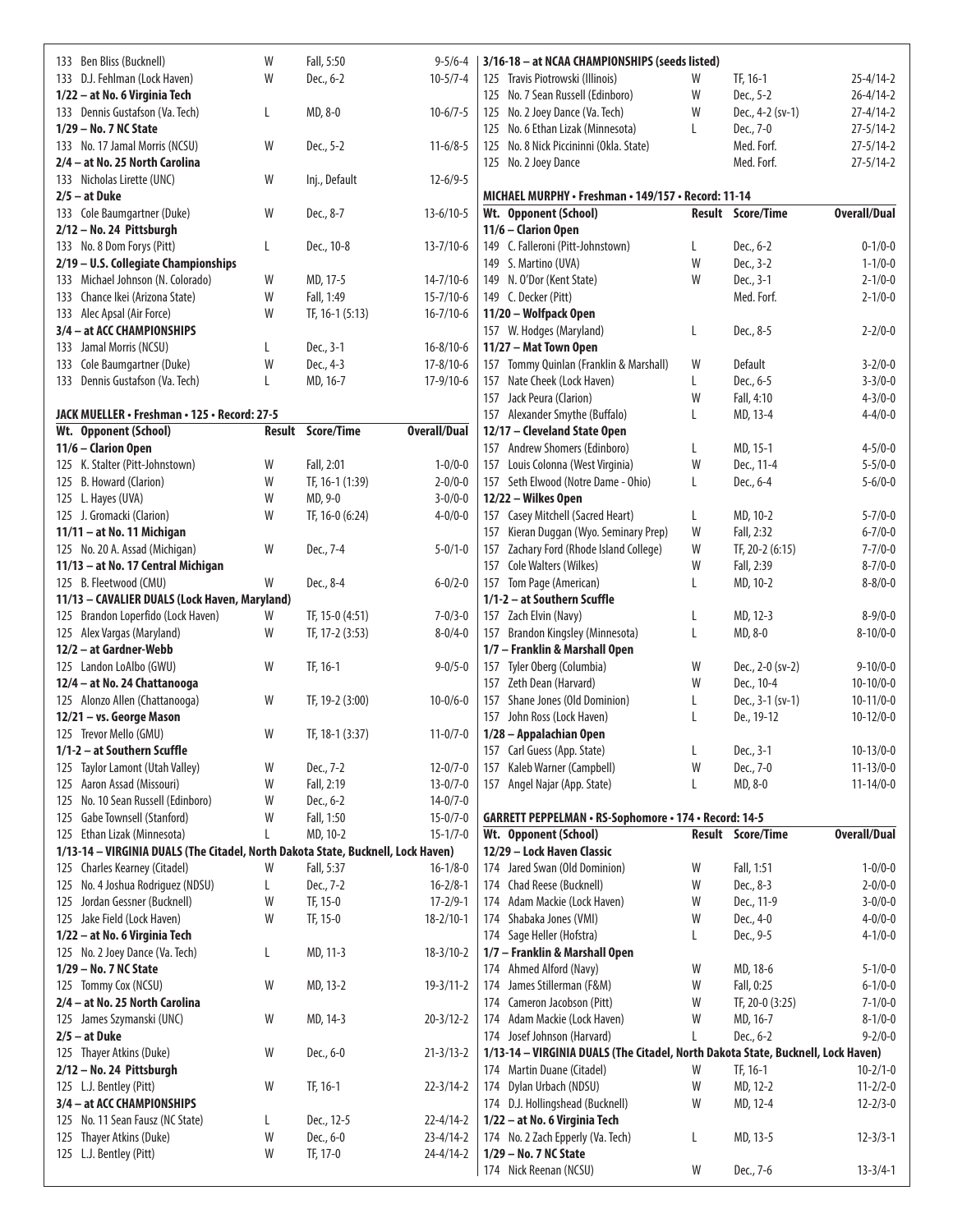| 2/4 - at No. 25 North Carolina                                 |        |                               |                                  | 165 Christian Maroni (Gardner-Webb)                                                                                | L      | Dec., 5-3         | $6 - 8/0 - 1$       |
|----------------------------------------------------------------|--------|-------------------------------|----------------------------------|--------------------------------------------------------------------------------------------------------------------|--------|-------------------|---------------------|
| 174 No. 6 Ethan Ramos (UNC)                                    | L      | Dec., 8-4                     | $13 - 4/4 - 2$                   |                                                                                                                    |        |                   |                     |
| $2/5 - at Duke$                                                |        |                               |                                  | EDWIN RUBIO · Freshman · 285 · Record: 4-5                                                                         |        |                   |                     |
| 174 No. 17 Connor Bass (Duke)                                  | L      | Dec., 4-3                     | $13 - 5/4 - 3$                   | Wt. Opponent (School)                                                                                              | Result | <b>Score/Time</b> | <b>Overall/Dual</b> |
| 2/12 - No. 24 Pittsburgh                                       |        |                               |                                  | 11/20 - Wolfpack Open                                                                                              |        |                   |                     |
| 174 Donovan McAfee (Pitt)                                      | W      | Dec., 6-3                     | $14 - 5/5 - 3$                   | 285 B. Stone (Wisconsin)<br>12/17 - Cleveland State Open                                                           | L      | Dec., 6-1         | $0 - 1/0 - 0$       |
| MICKY PHILLIPPI • Freshman • 133 • Record: 22-7                |        |                               |                                  | 285 Kostya Golobokov (Michigan)                                                                                    | L      | Dec., 2-1         | $0 - 2/0 - 0$       |
| Wt. Opponent (School)                                          | Result | Score/Time                    | <b>Overall/Dual</b>              | 285 Eric Conquest (Lake Erie College)                                                                              |        | Med. Forf.        | $1 - 2/0 - 0$       |
| 11/6 - Clarion Open                                            |        |                               |                                  | 285 Lathan Bumgarner (Gardner-Webb)                                                                                | W      | Dec., 4-1         | $2 - 2/0 - 0$       |
| 133 R. Cooley (Clarion)                                        | W      | Dec., 7-4                     | $1 - 0/0 - 0$                    | 285 Jacob Robb (Mercyhurst)                                                                                        | L      | Dec., 3-2         | $2 - 3/0 - 0$       |
| 133 L. Williams (Lock Haven)                                   | W      | Dec., 10-3                    | $2 - 0/0 - 0$                    | 12/29 - Lock Haven Classic                                                                                         |        |                   |                     |
| 133 T. White (Unrostered)                                      | L      | Dec., 6-5                     | $2 - 1/0 - 0$                    | 285 Brock Cvijanovich (Binghamton)                                                                                 | W      | Dec., 8-4         | $3 - 3/0 - 0$       |
| 133 R. Cooley (Clarion)                                        | W      | MD, 10-0                      | $3 - 1/0 - 0$                    | 285 Razohann Gross (Rutgers)                                                                                       | L      | Dec., 6-3         | $3 - 4/0 - 0$       |
| 133 T. Ortiz (Clarion)                                         | L      | Dec., 6-5                     | $3 - 2/0 - 0$                    | 285 Robert Scherer (Virginia)                                                                                      | W      | Dec., 6-5         | $4 - 4/0 - 0$       |
| 11/12 - Maryville Kaufman/Brand Open                           |        |                               |                                  | 285 Ali Wahab (Old Dominion)                                                                                       | L      | Dec., 4-2         | $4 - 5/0 - 0$       |
| 133 H. Haralson (Lindenwood)                                   | W      | MD, 9-1                       | $4 - 2/0 - 0$                    |                                                                                                                    |        |                   |                     |
| 133 Z. Richards (Illinois)                                     | L      | Dec., 8-4                     | $4 - 3/0 - 0$                    | WILL SCHANY · R-Sophomore · 184 · Record: 23-16                                                                    |        |                   |                     |
| 133 N. Hardy (McKendree University)                            | W      | Dec., 3-2                     | $5 - 3/0 - 0$                    | Wt. Opponent (School)                                                                                              |        | Result Score/Time | <b>Overall/Dual</b> |
| 133 D. Swan (Lindenwood)                                       | W      | Dec, 2-1 (TB-3)               | $6 - 3/0 - 0$                    | 11/6 - Clarion Open                                                                                                |        |                   |                     |
| 11/20 - Wolfpack Open                                          |        |                               |                                  | 184 C. Stockmaster (Kent State)                                                                                    | W      | Dec., 5-2         | $1 - 0/0 - 0$       |
| 133 C. Baumgartner (Duke)                                      | L      | Dec., 10-3                    | $6 - 4/0 - 0$                    | 184 D. Dragon (Lock Haven)                                                                                         | W      | Dec., 10-3        | $2 - 0/0 - 0$       |
| 12/4 - Cyclone Open                                            |        |                               |                                  | 184 S. Marmoll (Clarion)                                                                                           | L      | Dec., 6-0         | $2 - 1/0 - 0$       |
| 133 Alex Velez (Camden County College)                         | W      | Fall, 2:47                    | $7 - 4/0 - 0$                    | 184 S. Mast (Kent State)                                                                                           | L      | Dec., 4-1         | $2 - 2/0 - 0$       |
| 133 Charles Weiss (Nassau Community Coll.)                     | W      | TF, 24-8 (6:44)               | $8 - 4/0 - 0$                    | 184 J. Spohn (Kent State)                                                                                          | W      | Med. Forf.        | $3 - 2/0 - 0$       |
| 133 Mohammad Dhillo (Middlesex CC)                             | W      | MD, 14-3                      | $9 - 4/0 - 0$                    | 11/11 - at No. 11 Michigan                                                                                         |        |                   |                     |
| 133 Ajejandro Velez (Camden CC)<br>133 Brett Brice (Nassau CC) | W<br>W | Fall, 2:47<br>TF, 20-5 (6:12) | $10 - 4/0 - 0$<br>$11 - 4/0 - 0$ | 184 No. 9 D. Abounader (Michigan)<br>11/13 - at No. 17 Central Michigan                                            | L      | MD, 15-4          | $3 - 3/0 - 1$       |
| 12/17 - Cleveland State Open                                   |        |                               |                                  | 184 No. 14 J. Ellingwood (CMU)                                                                                     | L      | MD, 10-2          | $3-4/0-2$           |
| 133 Jeyson Guardado (Gardner-Webb)                             | W      | Fall, 3:51                    | $12 - 4/0 - 0$                   | 11/13 - CAVALIER DUALS (Lock Haven, Maryland)                                                                      |        |                   |                     |
| 133 Zak Hassan (Ohio)                                          | W      | MD, 15-5                      | $13 - 4/0 - 0$                   | 184 Corey Hazel (Lock Haven)                                                                                       | L      | Dec., 7-4         | $3 - 5/0 - 3$       |
| 133 Sa'Derian Perry (Eastern Michigan)                         | W      | Dec., 4-2                     | $14 - 4/0 - 0$                   | 184 Idris White (Maryland)                                                                                         | W      | Dec., 6-5         | $4 - 5/1 - 3$       |
| 133 Joseph Gould (Bucknell)                                    | W      | Dec., 5-0                     | $15 - 4/0 - 0$                   | 12/2 - at Gardner-Webb                                                                                             |        |                   |                     |
| Ben Lamantia (Michigan)<br>133                                 | W      | Dec., 7-5 (TB-2)              | $16 - 4/0 - 0$                   | 184 No. 20 Hunter Gamble (GWU)                                                                                     | L      | Dec., 5-0         | $4 - 6/1 - 4$       |
| 1/1-2 - at Southern Scuffle                                    |        |                               |                                  | 12/4 - at No. 24 Chattanooga                                                                                       |        |                   |                     |
| 133 Andy Szalwinski (The Citadel)                              | W      | Fall, 5:28                    | $17 - 4/0 - 0$                   | 184 Bryce Carr (Chattanooga)                                                                                       | L      | MD, 17-5          | $4 - 7/1 - 5$       |
| 133 No. 5 Kaid Brock (Oklahoma St.)                            | L      | Dec., 5-3                     | $17 - 5/0 - 0$                   | 12/17 - Cleveland State Open                                                                                       |        |                   |                     |
| 133 Garrett Hancock (Gardner-Webb)                             | W      | MD, 12-4                      | $18 - 5/0 - 0$                   | 184 Brooks Wilding (Virginia Tech)                                                                                 | W      | Dec., 12-6        | $5 - 7/1 - 5$       |
| 133 Nathan Boston (Campbell)                                   | L      | Dec., 2-1                     | $18-6/0-0$                       | 184 Donovan McAfee (Pittsburgh)                                                                                    | W      | Dec., 4-2         | $6 - 7/1 - 5$       |
| 1/7 - Franklin & Marshall Open                                 |        |                               |                                  | 184 Garrett Lineberger (Notre Dame - Ohio)                                                                         | L      | Dec., 3-1         | $6 - 8/1 - 5$       |
| 133 Isacc Dinette (Campbell)                                   | W      | TF, 22-5 (5:00)               | $19-6/0-0$                       | 184 Nick May (Michigan State)                                                                                      | W      | Fall, 3:50        | $7 - 8/1 - 5$       |
| Lane Peters (Army Prep)<br>133                                 | W      | Dec., 4-2                     | $20 - 6/0 - 0$                   | 184 Taylor Jackson (App. State)                                                                                    | W      | Dec., 10-6        | $8 - 8/1 - 5$       |
| 133 James Pawelski (Brown)                                     | W      | Dec., 5-3                     | $21 - 6/0 - 0$                   | 184 Garrett Hoffman (Bucknell)                                                                                     | L      | Dec., 3-2         | $8 - 9/1 - 5$       |
| Jeffrey Ott (Harvard)<br>133                                   | W      | Dec., 7-3                     | $22 - 6/0 - 0$                   | 1/1-2 - at Southern Scuffle                                                                                        |        |                   |                     |
| 133 Dennis Gustafson (Virginia Tech)                           | L      | Dec., 6-5 (TB-1)              | $22 - 7/0 - 0$                   | 184 Nick Corba (Cleveland St.)                                                                                     | W      | Dec., 6-4         | $9 - 9/1 - 5$       |
|                                                                |        |                               |                                  | 184 Drew Foster (N. Iowa)                                                                                          |        | MD, 14-6          | $9 - 10/1 - 5$      |
| MJ ROBERSON · R-Junior · 165/174 · Record: 6-8                 |        | Result Score/Time             | <b>Overall/Dual</b>              | 184 Matt Lemanowicz (Missouri)<br>1/13-14 - VIRGINIA DUALS (The Citadel, North Dakota State, Bucknell, Lock Haven) | L      | Dec., 4-2         | $9 - 11/1 - 5$      |
| Wt. Opponent (School)<br>11/6 - Clarion Open                   |        |                               |                                  | 184 Chandler Sambets (Citadel)                                                                                     | W      | MD, 18-5          | $10-11/2-5$         |
| 165 J. Walker (Kent State)                                     | L      | Dec., 6-2                     | $0 - 1/0 - 0$                    | 184 Tyler McNutt (NDSU)                                                                                            | W      | Dec., 5-2         | $11 - 11/3 - 5$     |
| 165 P. Zacherl (Clarion)                                       | W      | Dec., 14-7                    | $1 - 1/0 - 0$                    | 184 Garrett Hoffman (Bucknell)                                                                                     | W      | Dec., 3-2         | $12 - 11/4 - 5$     |
| 165 A. Welsh (Pitt-Johnstown)                                  | W      | Dec., 9-6                     | $2 - 1/0 - 0$                    | 184 Corey Hazel (Lock Haven)                                                                                       | W      | Dec., 6-2         | $13 - 11/5 - 5$     |
| 165 C. Wagh (Bucknell)                                         | L      | Dec., 5-2                     | $2 - 2/0 - 0$                    | 1/22 - at No. 6 Virginia Tech                                                                                      |        |                   |                     |
| 11/20 - Wolfpack Open                                          |        |                               |                                  | 184 No. 4 Zach Zavatsky (Va. Tech)                                                                                 | L      | MD, 10-2          | $13 - 12/5 - 6$     |
| 165 M. Daughtry (Unattached)                                   | W      | MD, 15-4                      | $3 - 2/0 - 0$                    | 1/29 - No. 7 NC State                                                                                              |        |                   |                     |
| 165 T. Flitz (App. State)                                      | L      | Dec., 3-2                     | $3 - 3/0 - 0$                    | 184 No. 11 Michael Macchiavello                                                                                    | L      | Dec., 3-1         | $13 - 13/5 - 7$     |
| 11/27 - Mat Town Open                                          |        |                               |                                  | 2/4- at Edinboro Open                                                                                              |        |                   |                     |
| 165 Abner Romero (Old Dominion)                                | L      | Dec., 7-1                     | $3-4/0-0$                        | 184 T.J. Allen (Va. Tech)                                                                                          | W      | MD, 12-3          | $14 - 13/5 - 7$     |
| Vincent Diflippo (Maryland)<br>165                             | W      | Dec., 3-1                     | $4 - 4/0 - 0$                    | 184 Max Dean (Finger Lakes Prep)                                                                                   | L      | Dec., 7-5         | $14 - 14/5 - 7$     |
| 165 Milik Dawkins (Cornell)                                    | L      | Dec., 7-5                     | $4 - 5/0 - 0$                    | 184 Brooks Wilding (Va. Tech)                                                                                      | W      | Dec., 8-3         | $15 - 14/5 - 7$     |
| 12/21 - vs. George Mason                                       |        |                               |                                  | 184 John Penfold (Lake Erie College)                                                                               | W      | MD, 15-4          | $16 - 14/5 - 7$     |
| 174 Patrick Davis (GMU)                                        | L      | Dec., 3-1                     | $4 - 6/0 - 1$                    | 184 Jed Smith (US MAPS)                                                                                            | W      | MD, 14-5          | $17 - 14/5 - 7$     |
| 1/28 - Appalachian Open                                        |        |                               |                                  | 2/12 - No. 24 Pittsburgh                                                                                           |        |                   |                     |
| 165 Jacob Reames (Gardner-Webb)                                | W      | Fall, 3:57                    | $5 - 6/0 - 1$                    | 184 Zach Bruce (Pitt)                                                                                              | L      | Dec., 2-1         | $17 - 15/5 - 8$     |
| David McFadden (Va. Tech)<br>165                               | L      | TF, 17-1                      | $5 - 7/0 - 1$                    | 2/19 - U.S. Collegiate Championships                                                                               |        |                   |                     |
| 165 Dylan Forzani (Chattanooga)                                | W      | Fall, 1:16                    | $6 - 7/0 - 1$                    | 184 Toby Ryals (Air Force)                                                                                         | W      | MD, 11-3          | $18 - 15/5 - 8$     |
|                                                                |        |                               |                                  | 184 Michael Fujimori (Arizona State)                                                                               | W      | MD, 18-5          | $19 - 15/5 - 8$     |